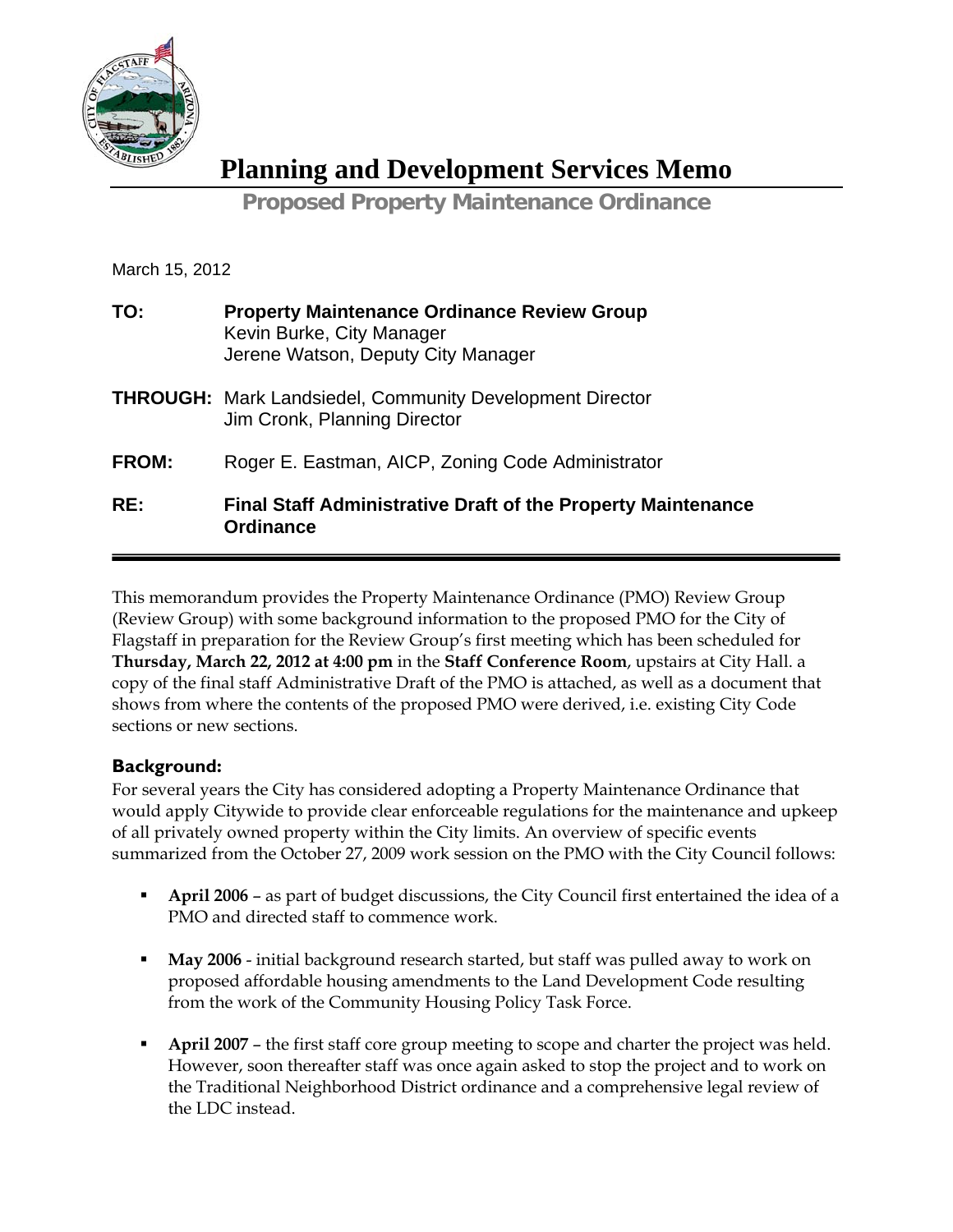## **Memo – PMO Review Group Page 2**

March 15, 2012

- **January 2008** staff core group meeting convened again to work on the PMO, and the first public outreach with stakeholder interviews commenced. A very rough draft was produced that incorporated many untested concepts mostly based on the Phoenix PMO as well as ideas from other communities. This draft addressed minimum interior and exterior standards for the maintenance of buildings, as well as property.
- **March 10, 2008** The City Council held a work session and provided initial direction on the content of the PMO. This included the following general consensus:
	- A PMO is important to the City Council and is necessary
	- It should apply to all property, i.e. residential, commercial, and industrial
	- The emphasis of the PMO should only be the exterior of a building and surrounding property conditions, and it should not apply to building interiors
	- The Flagstaff PMO should be modeled on the Phoenix code
	- Ensure that the PMO once adopted is enforced based on complaints received by the City, rather than being proactively enforced by staff. In the early phases of the PMO's implementation a strong emphasis on education about the new ordinance is needed and to assist residents achieve compliance (i.e. a complaint based lenient enforcement approach)
	- Seek CDBG funding or other funding sources if possible to provide funds for property owners who cannot afford to bring their property into compliance with the PMO.

This consensus is also generally consistent with a statement from the Sunnyside Neighborhood Association in support of a PMO, and the League of Neighborhoods vision for a PMO as presented in their Strategic Plan.

- **June 2008** Work session with the City Council on the PMO to update newly appointed councilors.
- **July 2008** –Staff was directed to stop work on the PMO and instead draft an RFP for the rewrite of the LDC as this was a greater priority. All work on the PMO halted, and a letter was sent to stakeholders to inform them of this change in schedule.
- **Dear** October 2009 With two new councilors recently seated, the City Council held a work session for an update and discussion of progress so far on the PMO.
- **December 6, 2011** Work session with the City Council on the PMO to confirm the approach to writing the ordinance and its contents. A summary of the general consensus reached by the Council on what the PMO should include follows:
	- Content of the PMO:
		- o A PMO is important and necessary
		- o It should apply to all property, i.e. residential, commercial, and industrial
		- o The emphasis of the PMO should only be the exterior of a building and surrounding property conditions, and it should not apply to a building's interiors
		- o Ensure that the PMO once adopted is enforced based on complaints received by the City, rather than being proactively enforced by staff. In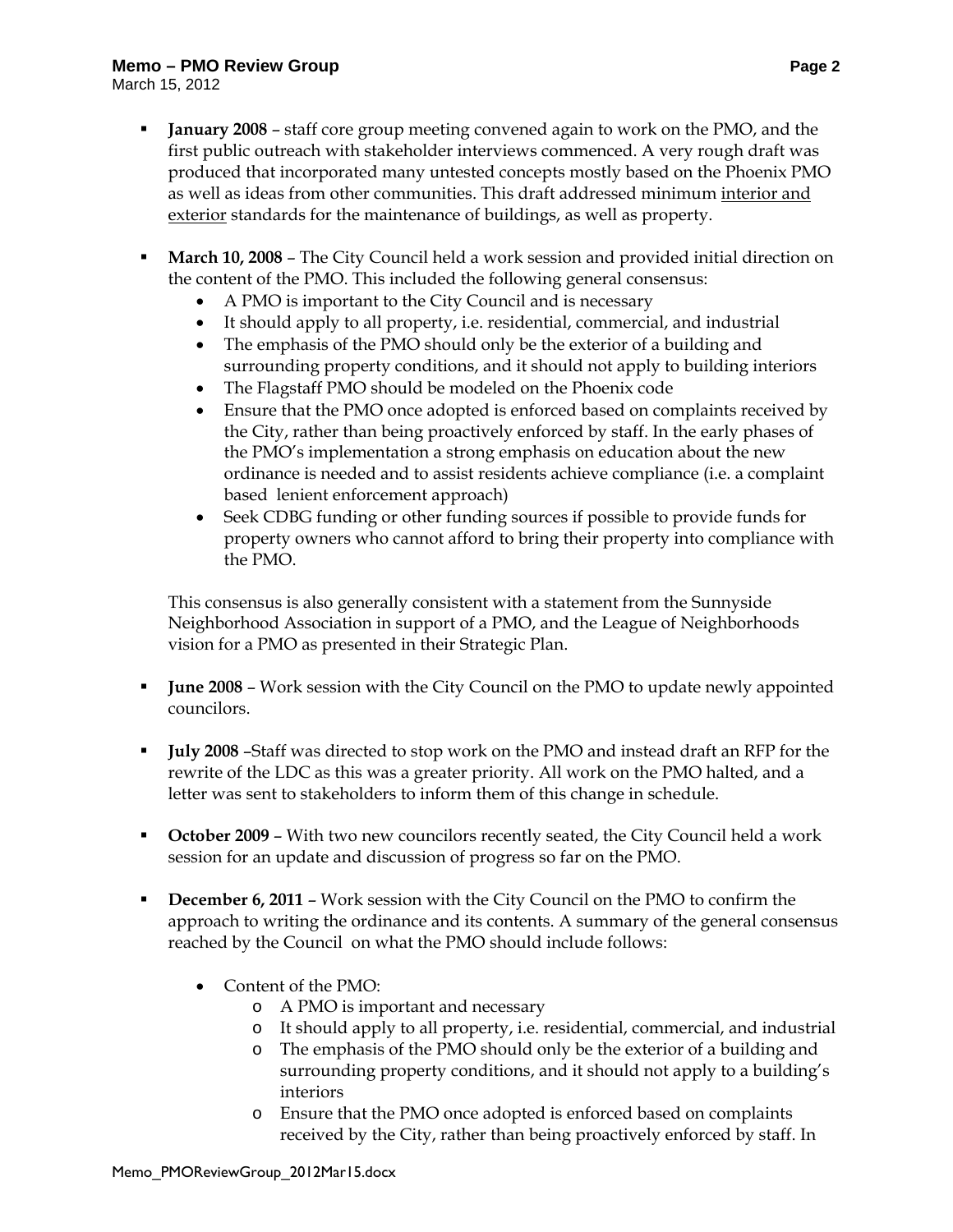the early phases of the PMO's implementation a strong emphasis on education about the new ordinance is needed and to assist residents achieve compliance (i.e. a complaint based enforcement approach)

- o Consider seek various funding sources to provide funds for property owners who cannot afford to bring their property into compliance with the PMO.
- Include with the PMO additional regulations to address:
	- o graffiti and graffiti removal,
	- o overgrown vegetation as it relates to the Wildland Urban Interface Code, and,
	- o maintenance standards for fences.
- The PMO will be applied community-wide and must provide minimum standards for the community as a whole, which is different to the possibly more restrictive standards that may be applied through CC&Rs and HOAs in local communities/neighborhoods. Seek to define a positive message for the PMO.
- The PMO must be as objective as possible and have as its primary goal public health, safety, and welfare.
- Ensure that any provisions to control overgrown vegetation do not reduce the ability of a property owner to grow food.
- The Council supported the notion of a complaint-based enforcement approach with the PMO.
- General support for a streamlined and coordinated enforcement approach of the PMO.

## **Final Staff Administrative Draft V6:**

The attached draft of the proposed PMO (V6) reflects City staff's work to date to develop a PMO consistent with the City Council's previous direction. Note that the majority of the proposed PMO is derived from existing sections of the City Code, updated and revised as necessary. Notes have been inserted throughout the draft ordinance indicating the source of the PMO's provisions, or if they are new. Assuming that the PMO is approved and adopted, the existing City Code sections now included in the PMO will be repealed. A summary/analysis of the Table of Contents of the PMO is also attached.

## **Conclusion:**

Staff looks forward to working with the PMO Review Group as you review and discuss the proposed PMO draft. All comments and suggestions from the PMO Review Group will be forwarded to the City Council with the final version of the PMO.

A work session on the proposed PMO has been scheduled with the City Council for **5:30 p.m. on Tuesday, April 10, 2012** in the City Council Chambers. At this work session staff will be seeking policy direction from the City Council on certain sections of the draft PMO, including Section 7-01-002-0002.C (Maintenance of ground covers and grasses abutting public sidewalks,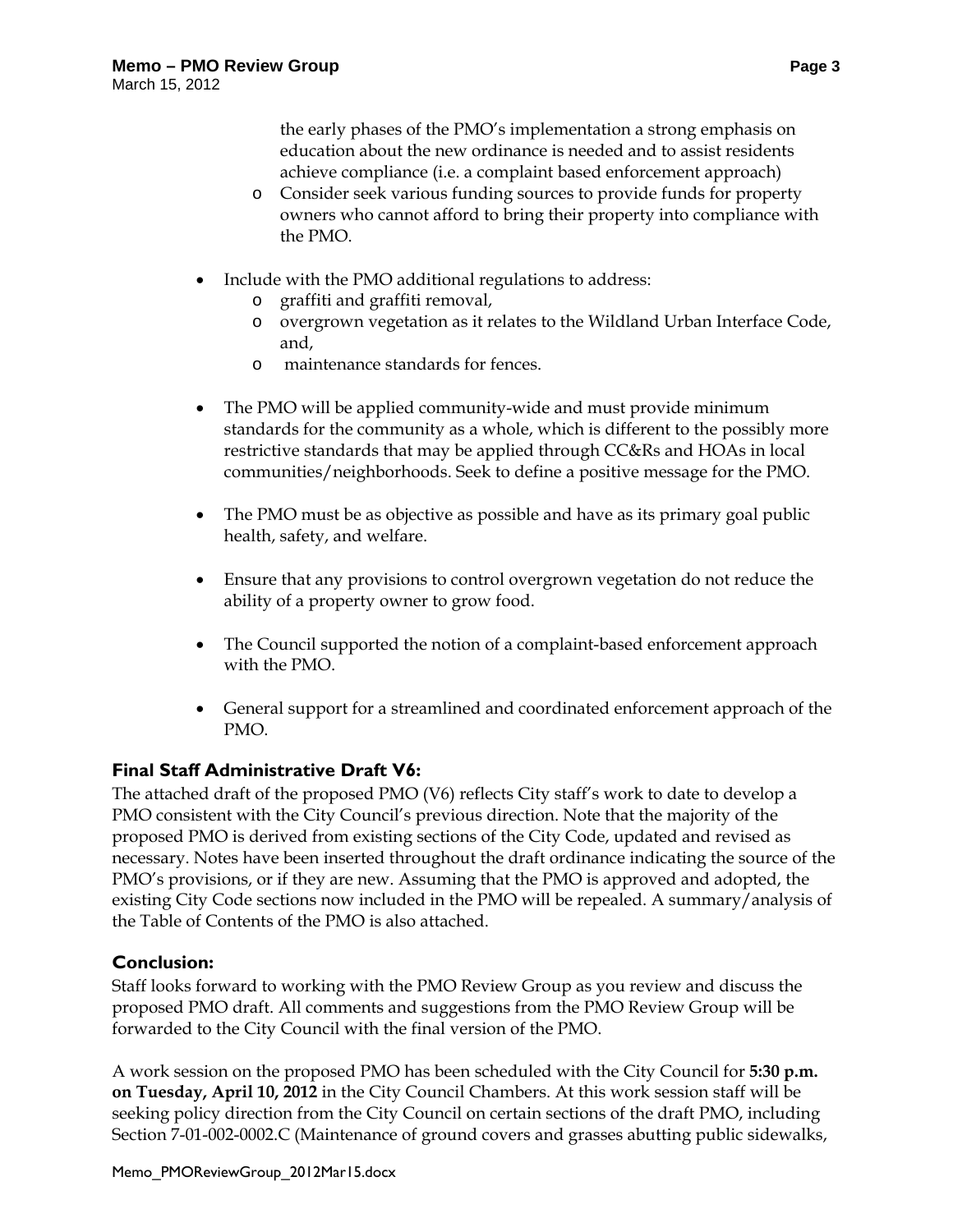## **Memo – PMO Review Group Page 4**

March 15, 2012

streets, and alleys); Section 7-01-002-0002.D (Pruning, maintenance, removal, and replacement of vegetation in abutting public sidewalks, streets, and alleys); and Division 7-01-003 (Administration and Enforcement).

If you have questions on this memorandum, or require additional information, please contact Roger E. Eastman AICP, Zoning Code Administrator at (928) 213-2640 or via e-mail at reastman@flagstaffaz.gov.

## **Attachments:**

- Final Staff Draft of the Proposed Property Maintenance Ordinance, V6
- Analysis of Table of Contents PMO V6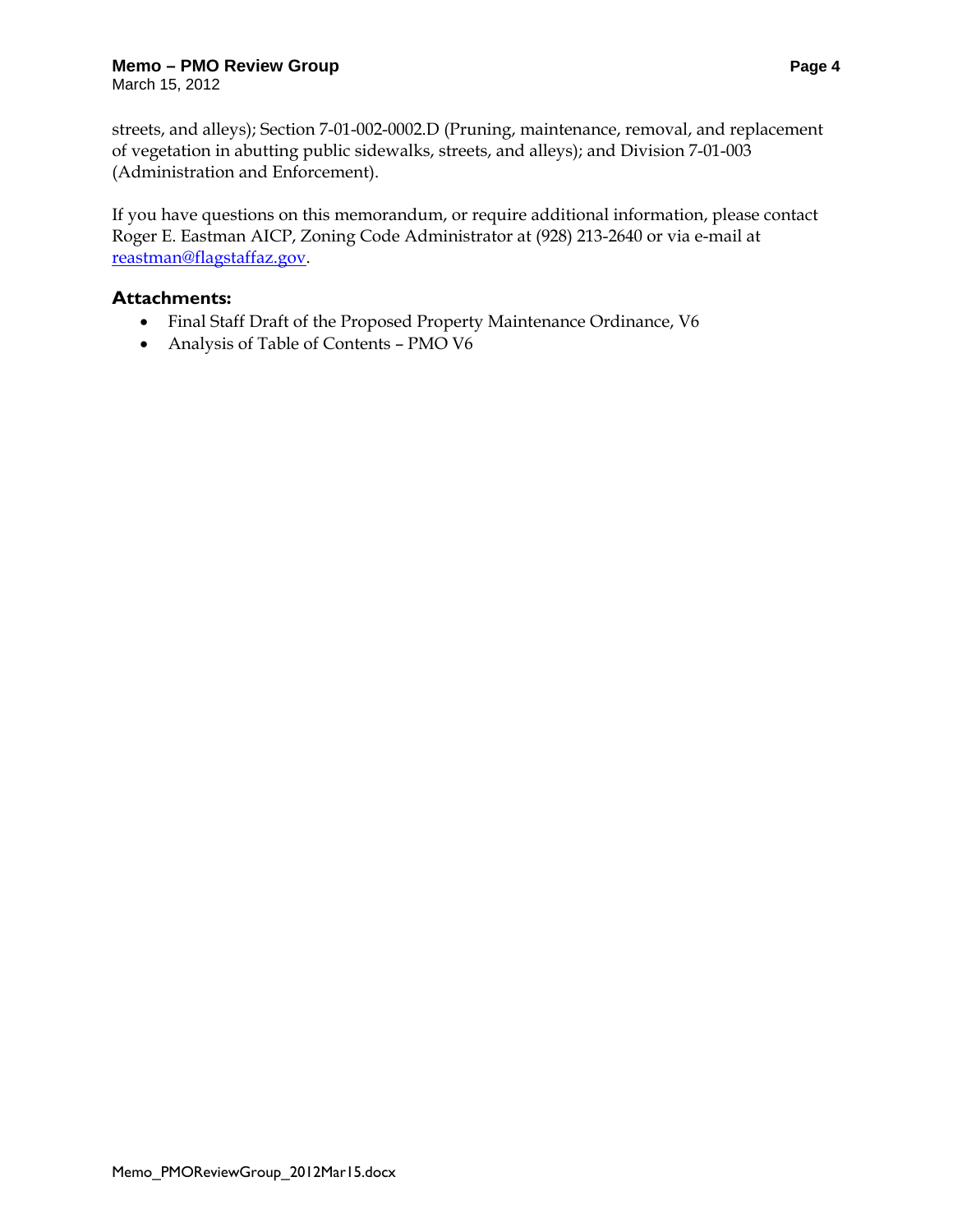# **PMO: Draft Property Maintenance Ordinance – V6 (Final Staff Administrative Draft for PMO Review Group)**

December 29, 2011 Updated: March 15, 2012

#### **CHAPTER 7-01 PROPERTY MAINTENANCE**

#### **DIVISION 7-01-001 GENERAL PROVISIONS**

7-01-001-0001 Title

- 7-01-001-0002 Purpose
- 7-01-001-0003 Applicability
- 7-01-001-0004 Permit Required
- 7-01-001-0005 Conflict of Ordinances
- 7-01-001-0006 Severability
- 7-01-001-0007 Definitions

## **DIVISION 7-01-002 MAINTENANCE STANDARDS**

7-01-002-0001 Building and Structure Exteriors

- A. Exterior surfaces
	- 1. Weather protection
	- 2. Protective treatment
	- 3. Boarded window or door openings
- B. Foundations, walls, roofs, and chimneys
- C. Doors, windows, and skylights
- D. Fences, screen walls, and retaining walls
- E. Exterior stairs, railings, balconies, porches, and decks
- F. Address display

## 7-01-002-0002 Exterior Premises and Vacant Land

- A. Accumulation of vegetation prohibited
- B. Litter
- C. Maintenance of ground covers and grasses abutting public sidewalks, streets, and alleys
- D. Pruning, maintenance, removal, and replacement of vegetation in abutting public sidewalks, streets, and alleys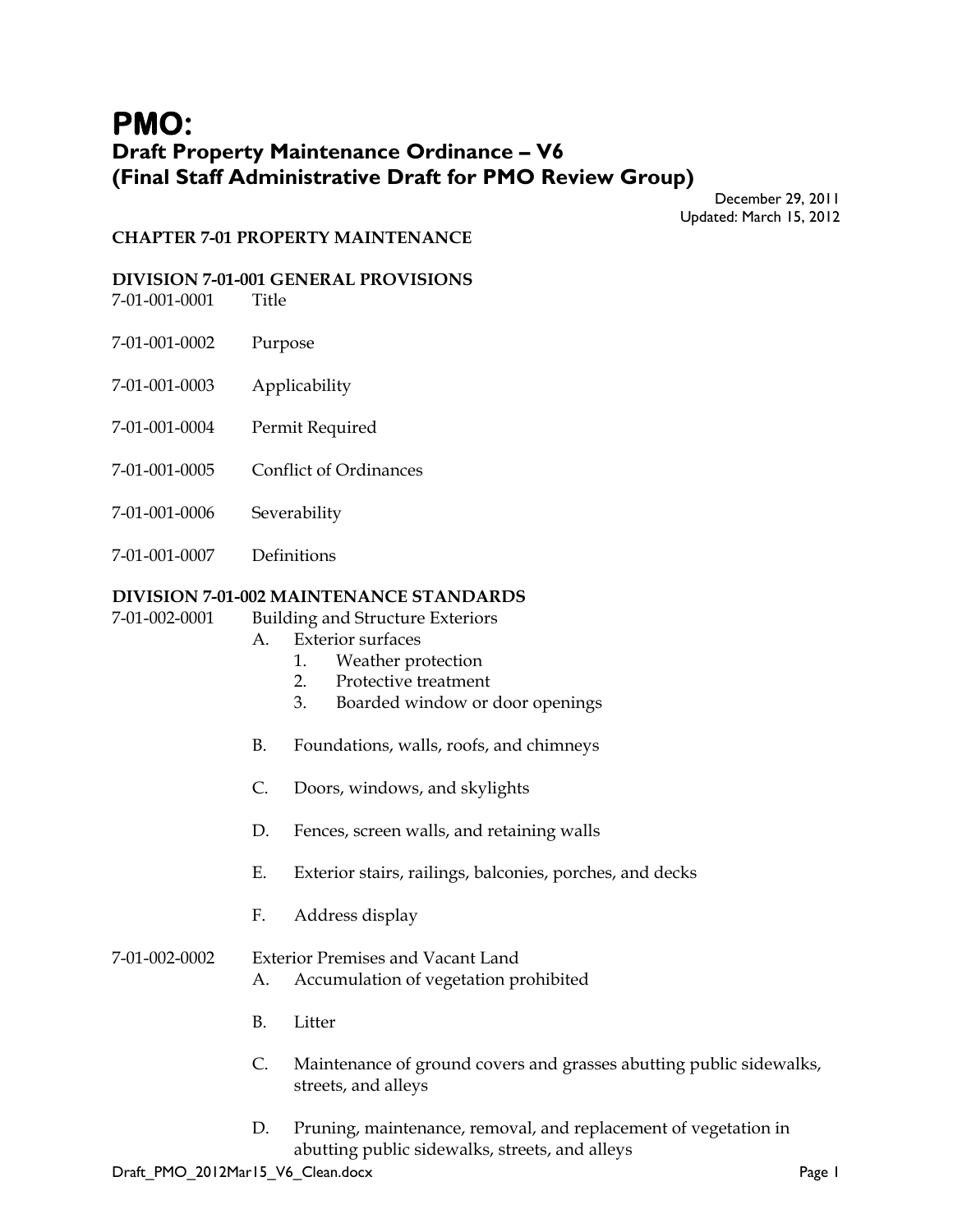- E. Drainage
- F. Exterior insect, rodent, and animal control
- G. Offensive materials and substances

#### H. Exterior hazard and attractive nuisance

- 1. Abandoned refrigerators
- 2. Hazardous excavations
- 3. Hazardous pools
- 4. Building materials
- I. Firewood
- J. Displaying vehicles for sale on property
- 7-01-002-0003 Buildings and Structures Constituting a Nuisance
- 7-01-002-0004 Abandoned and Junked Vehicles A. Permitted storage
	- B. Prohibited storage
- 7-01-002-0005 Graffiti Prohibited A. Intent
	- B. Graffiti prohibited

#### **DIVISION 7-01-003 ADMINISTRATION AND ENFORCEMENT**  7-01-003-0001 Violations

- 
- 7-01-003-0002 Enforcement Authority
- 7-01-003-0003 Remedies not Exclusive
- 7-01-003-0004 Interference with Enforcement Personnel
- 7-01-003-0005 Inspection
- 7-01-003-0006 Cooperation of Other Departments
- 7-01-003-0007 Civil Enforcement; Penalties
- 7-01-003-0008 Criminal Enforcement; Penalties
- 7-01-003-0009 Emergency Abatement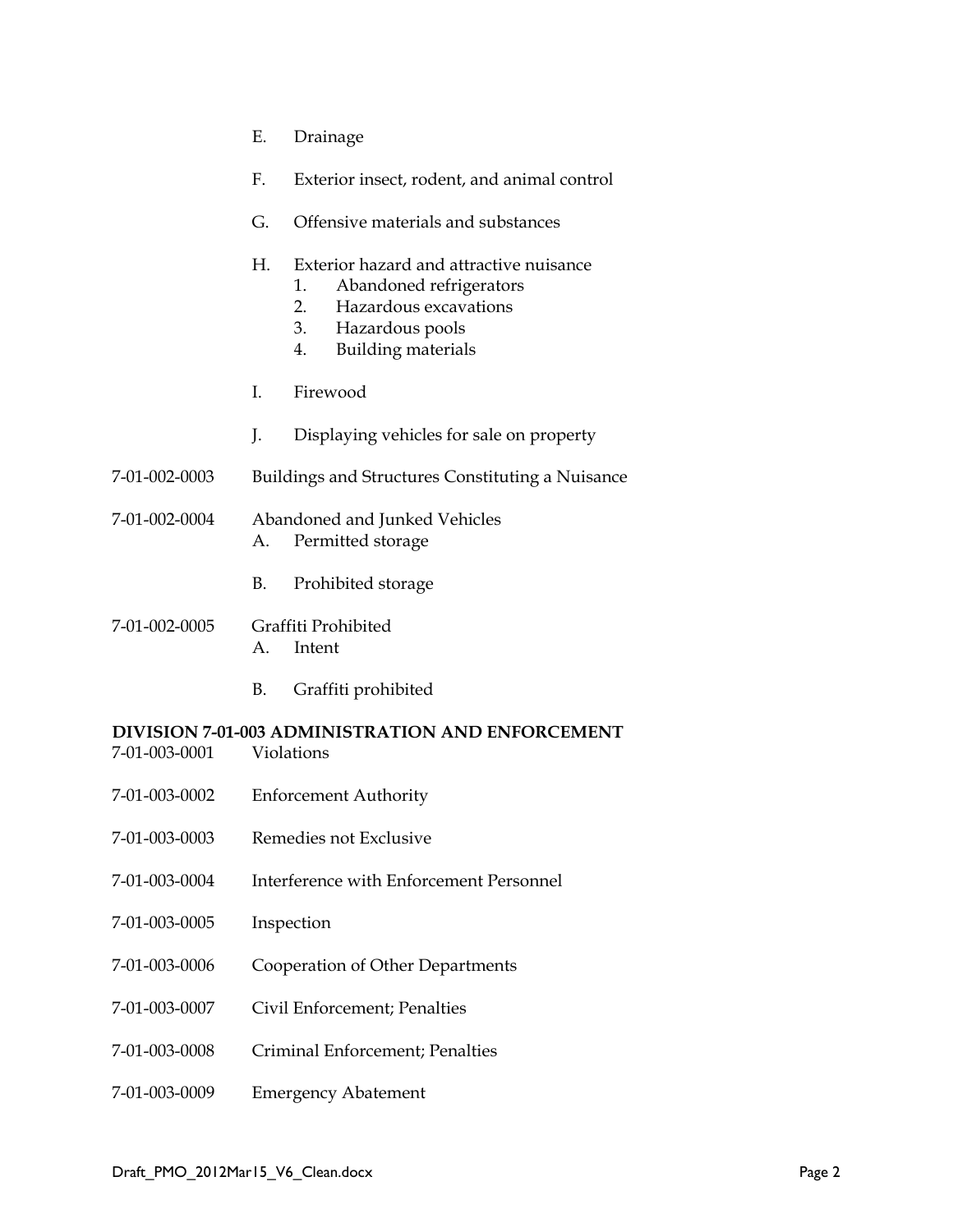## **DIVISION 7-01-001 GENERAL PROVISIONS**

## **7-01-001-0001 TITLE**

This Chapter shall be known and may be cited as the "Property Maintenance Ordinance of the City of Flagstaff". Within this Chapter, it may also be known as "this Chapter".

## **7-01-001-0002 PURPOSE**

- A. The purpose of the Property Maintenance Ordinance (PMO) is to:
	- 1. Protect and promote the health, safety and welfare of the citizens of Flagstaff, Arizona; and
	- 2. Protect neighborhoods against hazardous and deteriorating influences or conditions that cause blight and contribute to the decline of neighborhood property values by establishing minimum requirements for the maintenance of all residential and nonresidential buildings, all structures of whatever kind, and vacant, improved, and improved land.
- B. This Chapter shall be applied fairly, sensibly, consistently, and reasonably to promote the maintenance of all buildings and land in the City. The intent is to ensure that individuals and families do not suffer undue hardship.
- C. Repairs, additions, or alterations to a structure, demolition, or removal, or changes of occupancy, shall be completed in accordance with the procedures and provisions of the building, administrative and technical codes adopted by the City of Flagstaff and in effect at the time of such repair, addition, alteration, demolition, or removal, as well as all applicable federal and state regulations.

## **7-01-001-0003 APPLICABILITY**

- A. This Chapter serves these purposes by establishing minimum standards for the maintenance of all residential and nonresidential buildings, structures of whatever kind, and vacant and improved land within the City without regard to the use or the date of construction, improvement or alteration; and by prohibiting acts and conduct that diminish quality of life.
- B. This Chapter shall not require changes in existing buildings and utilities when alterations were installed and have been maintained in accordance with the building code in effect at the time of construction or alteration of the subject building or utilities unless the Building Official determines that the building is an imminent hazard, unsafe, unhealthy, or deteriorated, or when it has been moved to another location.
- C. This Chapter shall supplement and in no way supersede other provisions of the Flagstaff City Code, including but not limited to; Chapter 7-04, Municipal Solid Waste Collection Service; Chapter 8-01, Sidewalks; and, Chapter 8-03, Streets and Public Ways with specific reference to Section 8-03-001-0004, Removal of Snow and/or Ice.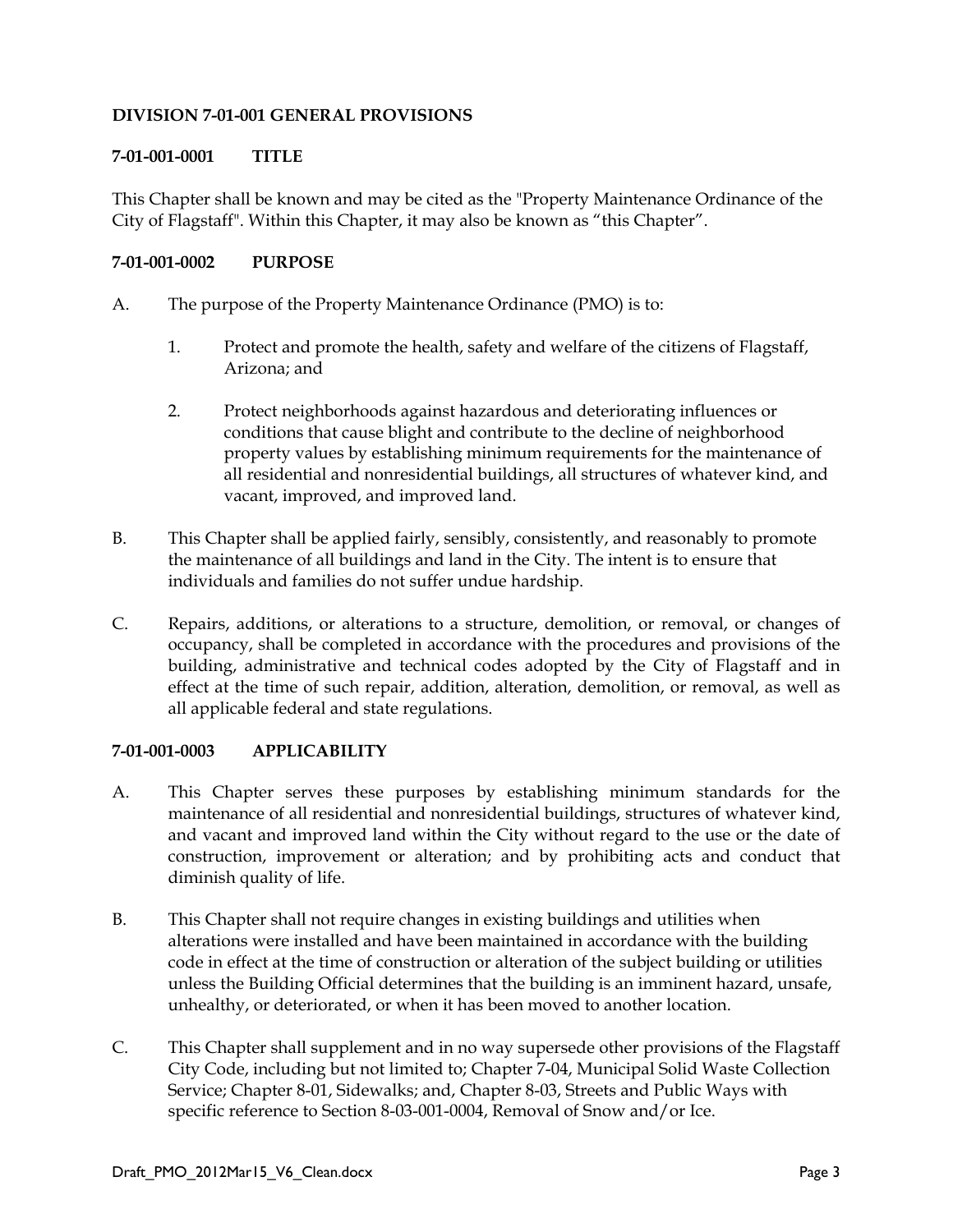## **7-01-001-0004 PERMIT REQUIRED**

No building, structure or building service equipment regulated by this Chapter or by the technical codes adopted by the city shall be built, erected, constructed, enlarged, altered, repaired, moved, improved, removed, converted or demolished unless a permit has first been obtained from the Building Official in the manner provided in the City of Flagstaff's adopted administrative and building codes.

## **7-01-001-0005 CONFLICT OF ORDINANCES**

To the extent that any provision of this Chapter conflicts with or is preempted by any state or federal law, including state and federal laws concerning the construction and maintenance of manufactured homes and mobile homes, the provision of this Chapter shall not apply.

#### **7-01-001-0006 SEVERABILITY**

If a Section, Subsection, sentence, clause or phrase of this Chapter is, for any reason, held to be unconstitutional, such decision shall not affect the validity of the remaining portions of this Chapter.

## **7-01-001-0007 DEFINITIONS**

For the purpose of this Chapter, certain terms, phrases, words and their derivatives shall be defined as specified in either this Chapter or as in the Building Code. Where terms are not defined, they shall have their ordinary accepted meanings within the context with which they are used.

**Abandoned:** A vehicle that is unclaimed or discarded. Evidence that a vehicle is without current licenses or tabs for a period of fifteen (15) successive calendar days on private property, and without any repairs during that period, shall be prima facia evidence of intent to abandon. (See also the definition for Inoperable.)

**Abatement of Dangerous Buildings Code:** Those codes currently in effect establishing minimum standards for the abatement of dangerous buildings and structures.

**Attractive nuisance:** A condition, instrumentality, machine or other agency, which is dangerous to children because of their inability to appreciate peril and which may reasonably be expected to attract them.

**Authorized container:** Any container provided by the City of Flagstaff or an authorized private refuse collector for the collection of refuse.

**Blight or Blighted:** Unsightly conditions including accumulation of debris; fences characterized by holes, breaks, rot, crumbling, cracking, peeling or rusting; landscaping that is dead, characterized by uncontrolled growth or lack of maintenance, or is damaged; any other similar conditions of disrepair and deterioration; and the exterior visible use or display of tarps, plastic sheeting, or other similar materials as flexible or inflexible screening, fencing, or wall covering upon a lot; regardless of the condition of other properties in the neighborhood.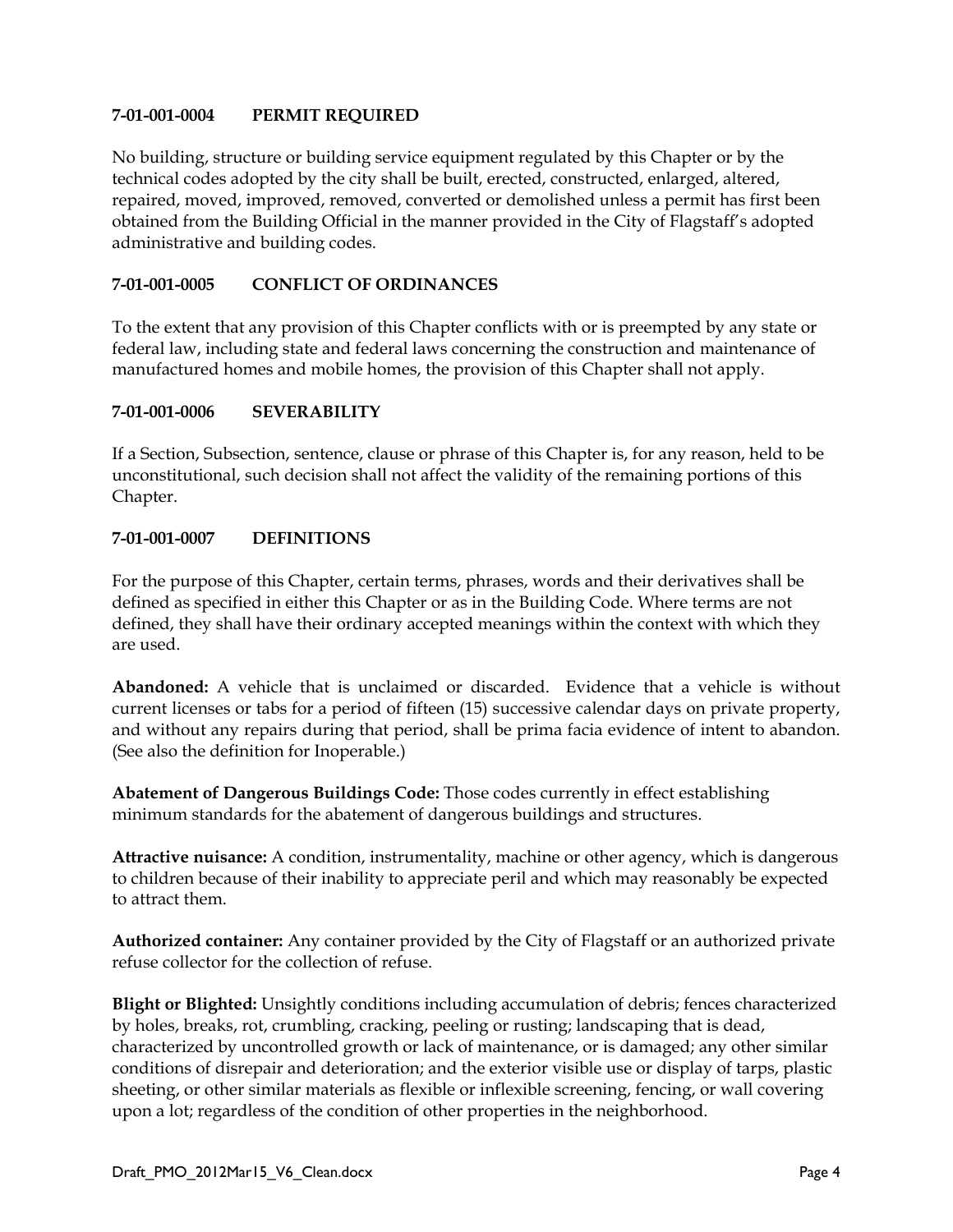**Building Code:** Those codes currently in effect establishing minimum acceptable levels of safety for the construction, renovation, demolition, and occupancy of buildings and structures.

**Building Official:** The Chief of Building Inspectors or his official representative, charged with the administration and enforcement of the building code.

**Community Development Director:** The City of Flagstaff Director of the Community Development Division or designee as authorized by City Code Title 10, Zoning Code.

**Dangerous Building.** A dangerous building is any building or structure deemed to be dangerous by the Building Official under the provisions of the Abatement of Dangerous Buildings Code promulgated by the International Conference of Building Officials, as adopted and amended by the City of Flagstaff.

**Debris.** Substances or materials of little or no apparent economic value, which may be present in accumulations in excess of six inches in height and ten inches in diameter, including but not limited to deteriorated lumber, old newspapers, furniture parts, stoves, sinks, cabinets, household fixtures, refrigerators, car parts, abandoned, broken or neglected equipment, or the scattered remains of items. (Exceptions: construction materials for a valid unexpired building permit or collected items that are neatly stacked, arranged in racks, stored inside legally conforming shelters that are kept from public view).

**Fire Code:** Those codes currently in effect establishing minimum acceptable levels for life safety and property protection from the hazards of fire or dangerous conditions in new and existing buildings, structures, and premises.

**Garbage**: The putrescible solid wastes (excluding ashes), consisting of both combustible and noncombustible solid wastes such as food waste, yard clippings, trimmings, bulk waste and similar material. (See definition for Solid Waste)

**Graffiti:** Unauthorized writing or drawing on a public or private surface.

**Infestation:** The presence or apparent presence of insects, rodents, birds, animals or other noxious pests of a kind or in a quantity that may have an adverse affect upon a building, structure or property or upon the health, safety, or general welfare of citizens.

**Inoperable:** A vehicle which cannot be driven on the public streets for reason including but not limited to, being unlicensed, wrecked, abandoned, in a state of disrepair, or incapable of being moved under its own power.

**Junked:** A vehicle that is dismantled, inoperable, not used for transportation, unsalvageable, stripped or scrapped. Evidence that a vehicle is inoperable and without repairs necessary to result in its operability for a period of fifteen (15) successive calendar days on private property shall be prima facia evidence of its junked status.

**Land, Improved:** Land that has been developed, graded or disturbed, or upon which site improvements including, but not limited to, utility installations, paving, or the construction of a building or structure.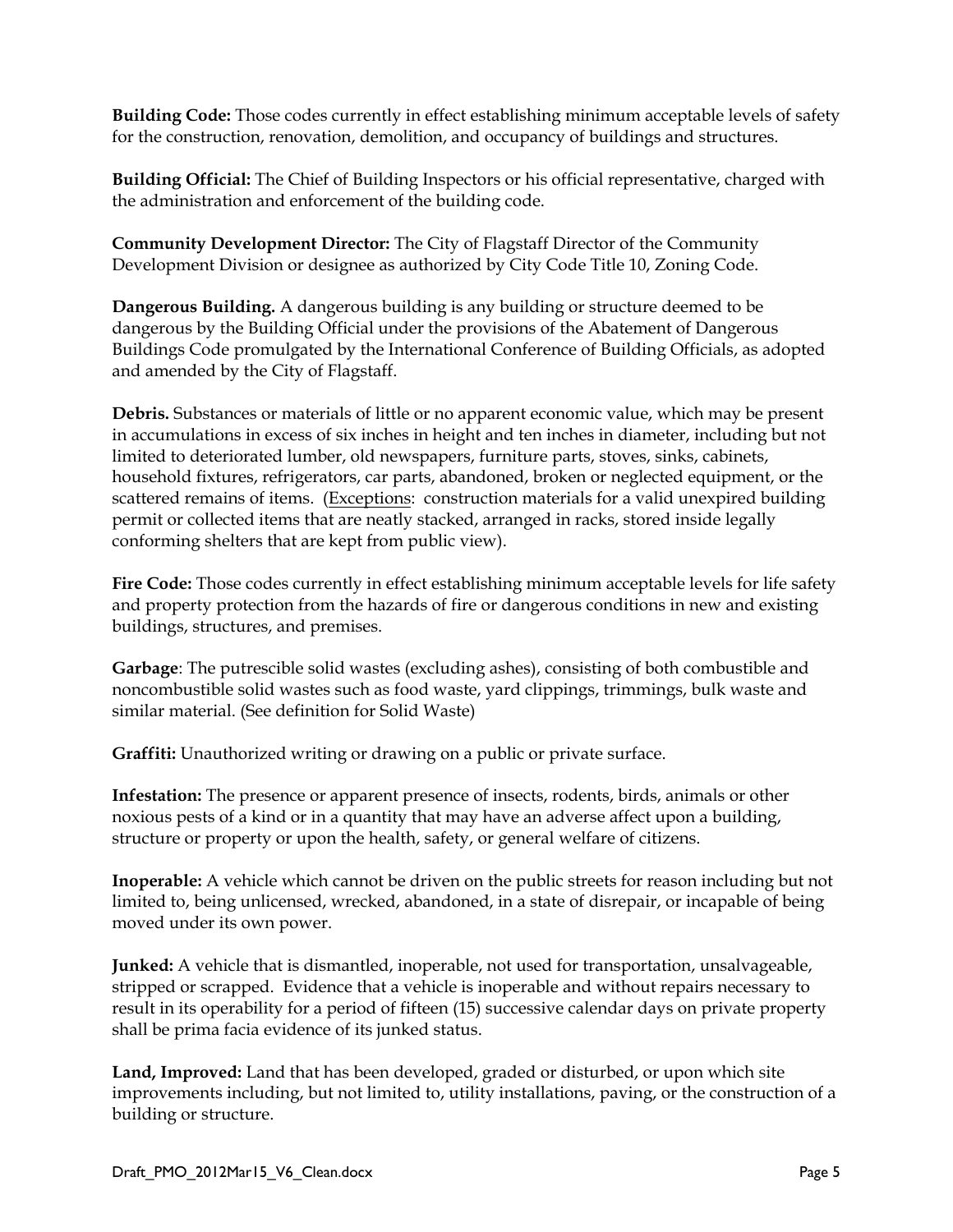**Land, Unimproved:** Woodlands, grasslands, prairies, wetlands and other undisturbed land that is not used for any purpose as may be permitted under City Code Title 10, Zoning Code, and that has not been materially disturbed.

**Land, Vacant:** Land that is not currently used for any purpose as may be permitted under City Code Title 10, Zoning Code, but that has been materially disturbed.

**Litter:** Refuse and rubbish and all other waste materials which if thrown, deposited, or not contained in a waste receptacle, contributes to a blighted appearance or that is or may become a hazard to the public health and safety. The term litter does not include waste materials stored or otherwise kept on a property as permitted by City Code Title 10, Zoning Code.

**Owner:** The owner of real property, the owner's authorized agent, or the owner's statutory agent.

**Private property:** Any land within the corporate limits of Flagstaff owned by any person, firm, partnership or corporation other than the United States, the State, the County, the City of Flagstaff, or other public agency, including streets, rights of way, easements, and open spaces not dedicated to the general public for unrestricted public use.

**Public nuisance.** Any condition that is or may be discomforting or offensive to a reasonable person of normal sensitivity or detrimental to the life, health, welfare, or safety of individuals or the public.

**Refuse:** All putrescible and non-putrescible solid wastes (except septic, industrial, medical, contagious or infectious wastes, hazardous wastes, and flammable or explosive wastes), including garbage, ashes, street cleanings, dead animals, and solid waste and industrial waste. (See solid waste definition.)

**Rubbish.** Non-putrescible solid wastes consisting of either combustible or noncombustible wastes including paper, wrappings, cigarettes, cardboard, tin cans, construction materials, yard clippings, dead leaves, tree trimmings, glass, bedding, crockery, paper cartons, aluminum foil, plastic materials, trash, ashes or other accumulation of filth or debris.

**Solid waste:** Garbage, trash, rubbish, or refuse and sewage, septic, or water treatment sludge that has been dehydrated.

**Unsheltered:** Any vehicle outside a covering specifically manufactured for use as a vehicle cover, carport, garage, or other building, unscreened, or otherwise within public view from a public right-of-way.

**Vehicle:** Any vehicle, trailer, or semi-trailer of a type subject to registration under Title 28 of the Arizona Revised Statutes.

**Weather protection:** The protection of all exterior surfaces from decay and the admittance of rain or snow by approved protective coverings or treatment.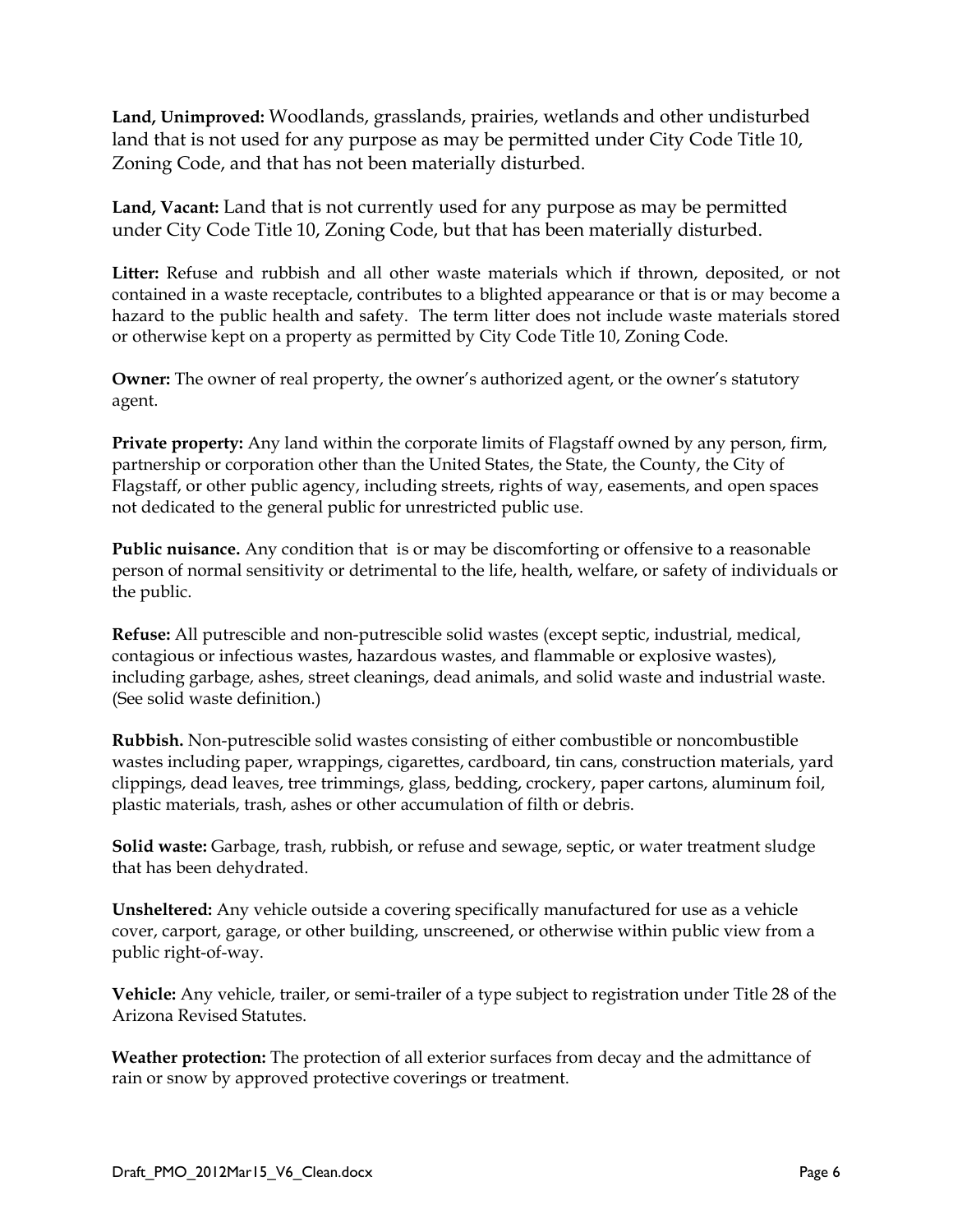**Wildland Urban Interface Code:** Those codes currently in effect establishing minimum acceptable regulations consistent with nationally recognized good practice for the safeguarding of life and property.

## **DIVISION 7-01-002 MAINTENANCE STANDARDS**

**7-01-002-0001 BUILDING AND STRUCTURE EXTERIORS** *[This Section is new in its entirety. Also repeal Chapter 6-04, Nuisances]* 

## A. **Exterior surfaces.**

- 1. Weather protection. All exposed exterior surfaces, windows, doors, exterior structural elements, and weather-exposed exterior surfaces of every building or structure shall provide weather protection. Every building shall be weather protected to provide shelter for the occupants against the elements and to exclude moisture and dampness. All siding and masonry joints as well as those between the exterior wall and the perimeter of windows, doors, and skylights shall be maintained in a weather resistant and water tight condition.
- 2. Protective treatment. All exterior wood surfaces, except for decay-resistant woods, shall be protected from deterioration and from the elements by paint or other protective treatment or covering. Exterior wood surfaces with paint that is peeling, flaking, cracked, blistered or chipped, resulting in bare, unprotected surfaces or the presence of mildew, shall be maintained and repainted to eliminate the deteriorated condition. All metal surfaces subject to corrosion or rust must be treated or coated to inhibit corrosion and rust, unless corrosion or rust is a design element.
- 3. Boarded window or door openings.
	- a. No occupied structure may have boarded window or door openings, except as necessary on a temporary basis to keep the structure secure while under repair.
	- b. While vacant structures may temporarily be secured by boarding up window and door openings in accordance with the Abatement of Dangerous Buildings Code, having or maintaining boarded window or door openings on a vacant structure for one hundred eighty (180) days or more in any one-year period is prohibited. The materials used to board window or door openings shall be painted to match the primary color of the building or structure.

## B. **Foundations, walls, roofs, and chimneys.**

 1. All exterior wood showing evidence of insect or animal damage or decay (e.g. termites) shall be replaced.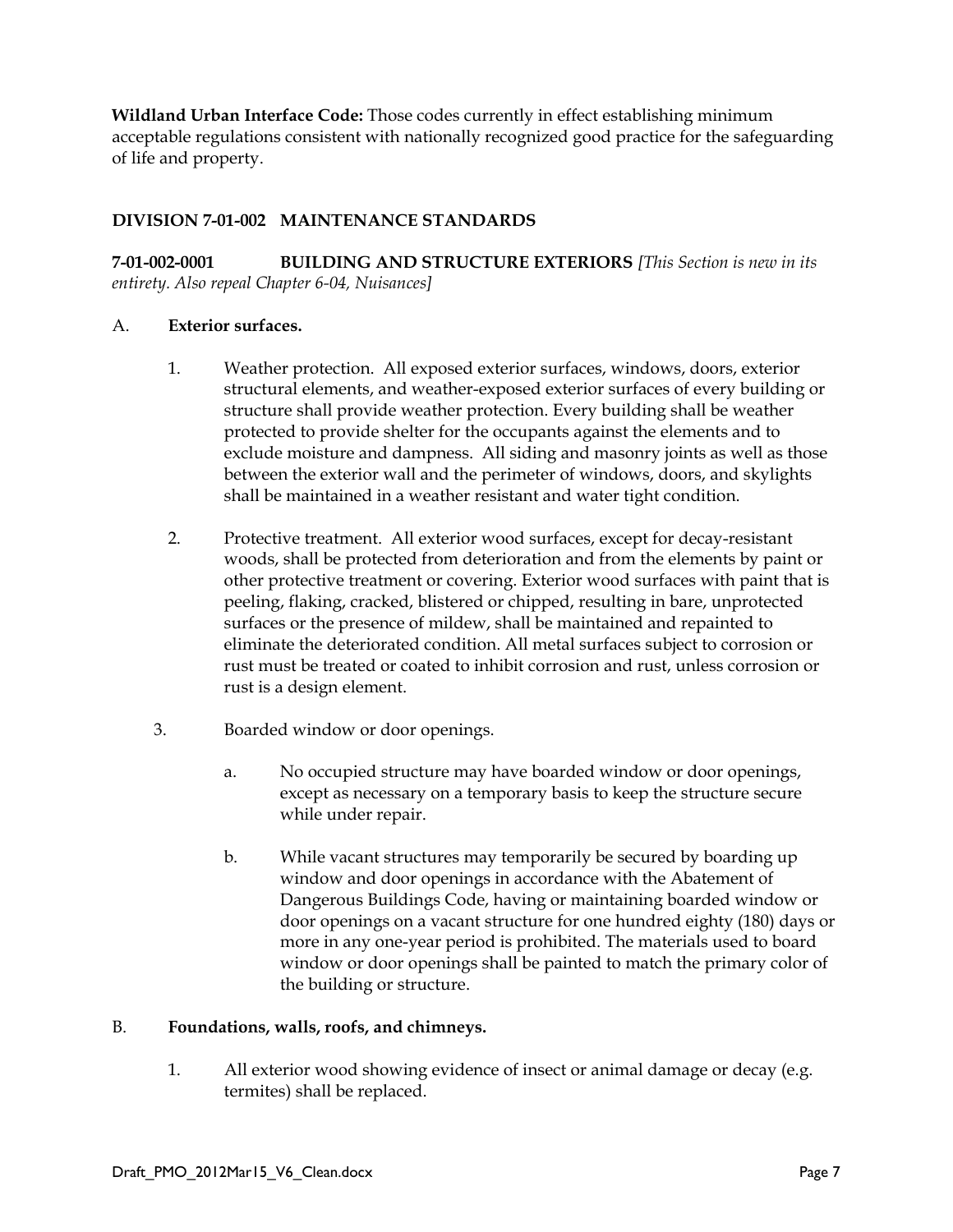- 2. Exterior walls. The exterior walls shall be free from holes and breaks to provide weather protection and be substantially free from dry rot and mildew, and shall be maintained in sound condition and good repair so as to prevent infestation. Exterior walls must be free of loose, crumbling or deteriorated plaster or rotted, split or buckled exterior wall coverings. All exterior surfaces, other than decayresistant materials, shall be protected from the elements by painting or other protective covering according to manufacturer's specifications.
- 3. Roofs and Drainage. Roofs shall be maintained in a safe condition and shall provide weather protection for that building or structure. Roof coverings shall not be rotted, broken, split, buckled or otherwise deteriorated. The roof and flashing shall be sound, tight and not have defects that admit rain. Roof drainage shall be adequate to prevent dampness or deterioration in the walls or interior portion of the structure. Roof drains, gutters and downspouts shall be maintained in good repair and free from obstructions. Water from a roof shall not be discharged in a manner that creates a public nuisance. See also Section 7- 01-002-0002.D, Drainage.
- 4. Chimneys. All chimneys shall be maintained in a safe and sound condition. All exposed surfaces of metal or wood shall be protected from the elements and against decay or rust by periodic application of weather-coating materials, such as paint or similar surface treatment.
- 5. Decorative Features. All cornices, belt courses, corbels, terra cotta trim, wall facings and similar decorative features shall be maintained in good repair with proper anchorage and in a safe condition.
- 6. Overhang Extensions. All overhang extensions including, but not limited to canopies, marquees, signs, metal awnings, fire escapes, standpipes and exhaust ducts shall be maintained in good repair and be properly anchored so as to be kept in a sound condition. When required, all exposed surfaces of metal or wood shall be protected from the elements and against decay or rust by periodic application of weather-coating materials, such as paint or similar surface treatment.

## C. **Doors, windows, and skylights.**

- 1. Every door, window, skylight, door and frame (including insect screens) shall be kept in sound condition, good repair, and weather tight.
- 2. All windows, skylights, and other glazing materials shall be maintained free from cracks and holes.
- 3. Every basement window that is openable shall be supplied with rodent shields, storm windows, or other approved protection against infestation.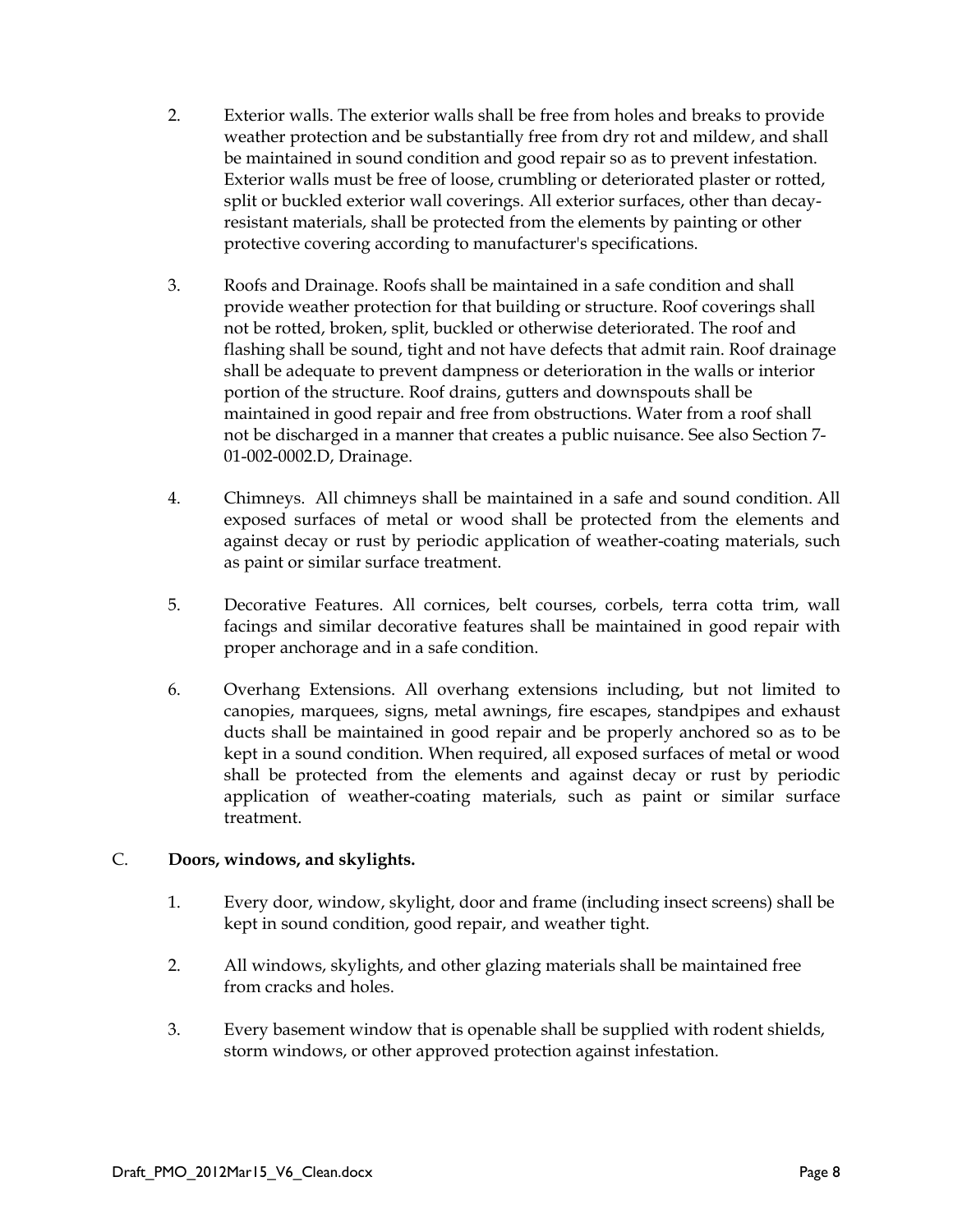## D. **Fences, screen walls, and retaining walls.**

All fences, screen walls, and retaining walls on the premises shall be in a safe and sound condition, properly anchored so as not to be in danger of failure or collapse, and uniform in color and structure, and shall be maintained so that they do not constitute a hazard, blight, or condition of disrepair. Examples of hazards, blight or conditions of disrepair are inclusive of, but not limited to;

- 1. Leaning fences or walls to such an extent that a plumb line passing through the center of gravity does not fall inside the middle one-third of the width of the wall or fence at its base.
- 2. Fences and walls that are missing slats or blocks, or that have rot or damage;
- 3. Graffiti;
- 4. Peeling paint; and
- 5. Deteriorated paint or materials

## E. **Exterior stairs, railings, balconies, porches, and decks.**

All exterior stairs, railings, balconies, porches, and decks, and all appurtenances attached thereto, shall be maintained so as to be safe and in a sound condition, in good repair, with proper anchorage.

## F. **Address display.**

Buildings shall have approved address numbers placed in a position to be plainly legible and visible from the street or road fronting the property in compliance with the Fire Code.

## **7-01-002-0002 EXTERIOR PREMISES AND VACANT LAND**

#### A. **Accumulation of vegetation prohibited.** *[Repeal Chapter 8-04]*

- 1. All land within the City, except for unimproved land, shall be maintained so it is free of the accumulation or untended growth of vegetation, the presence of which creates a safety, fire, or health hazard, or that attracts vermin either on the property, on neighboring properties, or on both, and includes but is not limited to:
	- a. Any lawn grass that exceeds twelve (12) inches in height.
	- b. All weeds that exceed twelve (12) inches in height.
	- c. Dead plants or dead parts of plants of any kind.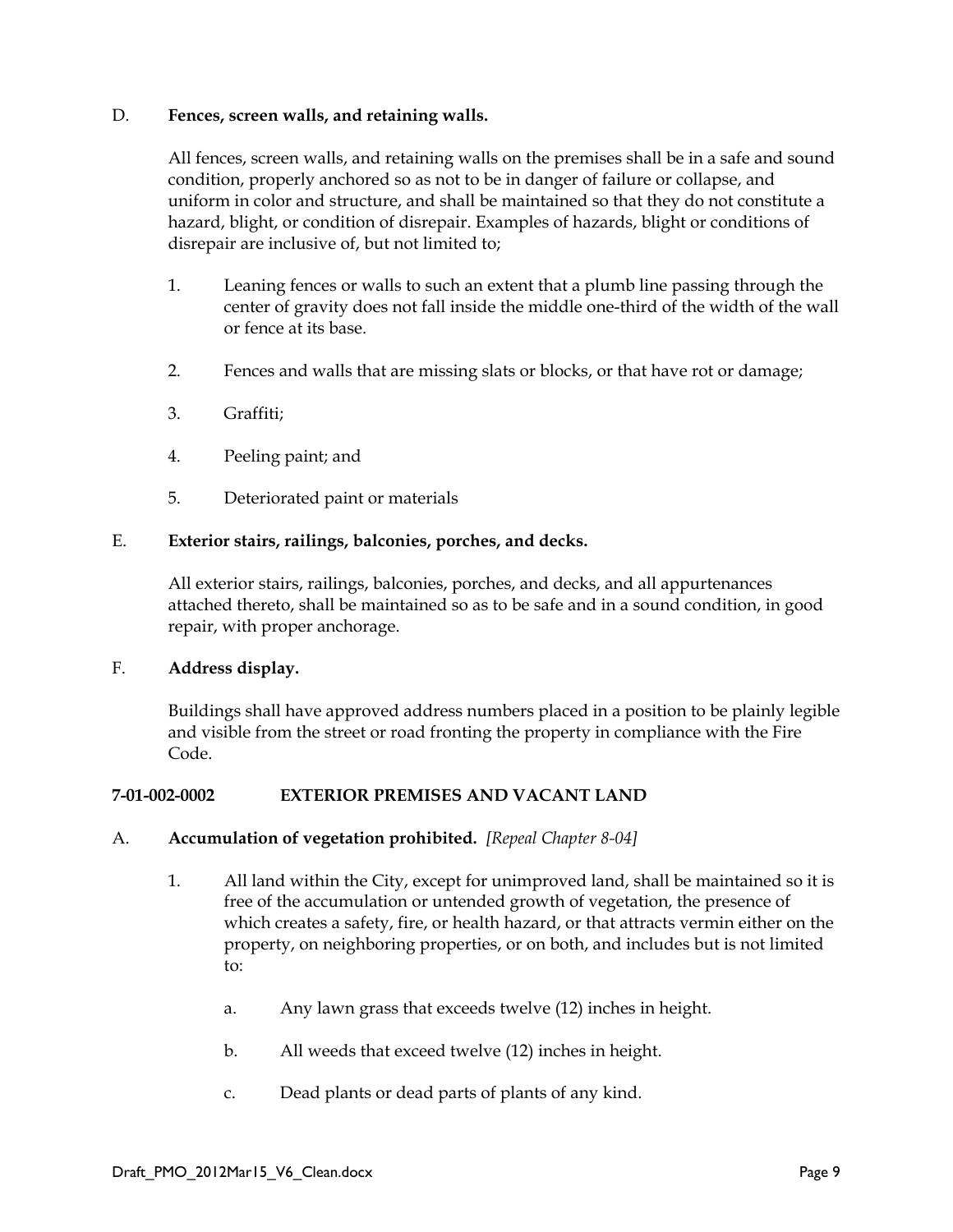- d. Any tree, shrub, or other form of vegetation of any kind on the property or on the adjoining right-of-way, street, public easement, or alley that extends over or under the sidewalk space or roadway in a manner that may interfere with the reasonable use of the street, sidewalk, or alley for pedestrian or vehicular traffic of any kind or that may obstruct the view or light distribution of traffic-control devices or street lights.
- 2. The provisions of Subsection 1. of this Section does not prohibit the maintenance of a compost pile on residential property, so long as the compost pile does not create a hazard and is: *[Repeal 6-06-001-0003]*
	- (1) Contained;
	- (2) Maintained so as not to produce offensive odors or attract flies or vermin; and
	- (3) Located, insofar as reasonably possible, so that it is not visible from abutting properties or streets;
- B. **Litter.** *[Repeal parts of 6-06-001-0001, as well as 6-06-001-0002 through 6-06-001-0005]*
	- 1. All properties as well as abutting public sidewalks, streets, easements, and alleys, shall be maintained to be free from any unreasonable accumulation of litter.
	- 2. Handbills posted on public and private property are prohibited.
	- 3. All accumulated litter on a property shall be cleared by 9:00 AM of each day from the previous day's use.
	- 4. Every occupant of a structure shall dispose of all litter in a clean and sanitary manner by placing such litter or garbage in authorized containers.
	- 5. The owner of every occupied premise shall supply authorized covered containers for litter , and the owner of the premises shall be responsible for the removal of such litter.
	- 6. The open burning or incineration of refuse and other materials is prohibited (Refer also to the Wildland-Urban Interface Code).]

## C. **Maintenance of ground covers and grasses abutting public sidewalks, streets, and alleys** *[This Subsection is new.]*

Groundcovers and grasses planted in the public right-of-way between the back edge of the curb and a property line or within and adjacent to alleys, shall be trimmed and maintained to no greater than twelve (12) inches in height by the owner, lessee, tenant, or occupant of any premises abutting such public sidewalks, streets, and alleys to ensure the health, safety, or welfare of persons using such public sidewalks, streets, and alleys.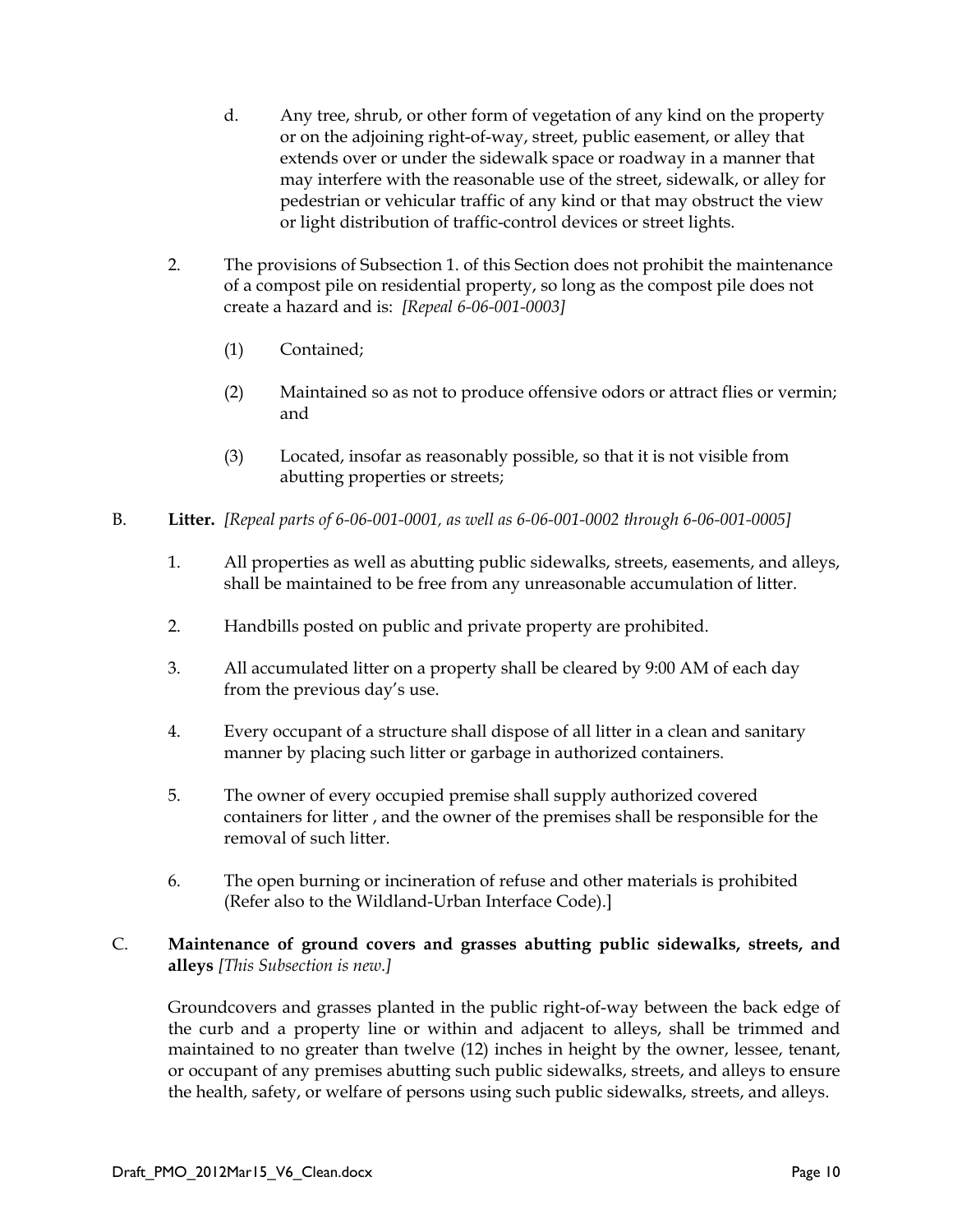## D. **Pruning, maintenance, removal, and replacement of vegetation in abutting public sidewalks, streets, and alleys** *[This Subsection is new.]*

- 1. Trees and shrubs planted in the public right-of-way between the back edge of the curb and a property line or within and adjacent to alleys, shall be pruned, trimmed, and maintained by the owner, lessee, tenant, or occupant of any premises abutting such public sidewalks, streets, and alleys to ensure the health, safety, or welfare of persons using such public sidewalks, streets, and alleys.
- 2. In the event that trees, shrubs, groundcovers or grasses in the public right-of-way between the back edge of the curb and a property line or within and adjacent to an alley should be damaged or dies due to whatever cause, the owner, lessee, tenant, or occupant of any premises abutting such public sidewalks, streets, and alleys shall be responsible for the removal of the damaged or dead tree, shrub, ground cover, or grasses, and shall replace the removed tree, shrub, ground cover, or grass with a similar species in accordance with the City of Flagstaff Landscape Plant List (Refer to City Code Title 10, Zoning Code, Appendix 3).

## E. **Drainage.** *[Repeal 6-01-001-0017]*

- 1. All premises shall be maintained so as to prevent the accumulation of stagnant water when such water causes a hazardous or unhealthy condition, becomes a breeding area for insects, or which is causing soil erosion or damage to foundation walls.
- 2. Willfully or negligently permitting or causing the escape or flow of water into the public right-of-way in such quantity as to cause flooding, to impeded vehicular or pedestrian traffic, or to cause damage to the public streets or alleys of the City. *[Repeal 7-01-002-0002.E]*

## F. **Exterior insect, rodent, and animal control.** *[Repeal 7-01-002-0002.B and F.]*

All premises shall be kept free from insect and rodent infestation and other noxious pests. This provision shall not require action to disturb the natural or cultivated activity of bees, rabbits, or other insects and animals where such activity is not a danger or nuisance to any resident or residents of the area, and where other applicable legal requirements are met.

## G. **Offensive materials and substances** *[Repeal 7-01-002-0002.H]*

The following offensive materials and substances are prohibited:

- 1. Animal manure that is neither used for fertilizing lawns or gardens nor securely protected from insects and the elements;
- 2. Putrid, unsound or unwholesome bones, meat, hides, skins or other animal parts; dead animals, fish or fowl; butcher's trimmings and offal; waste vegetation;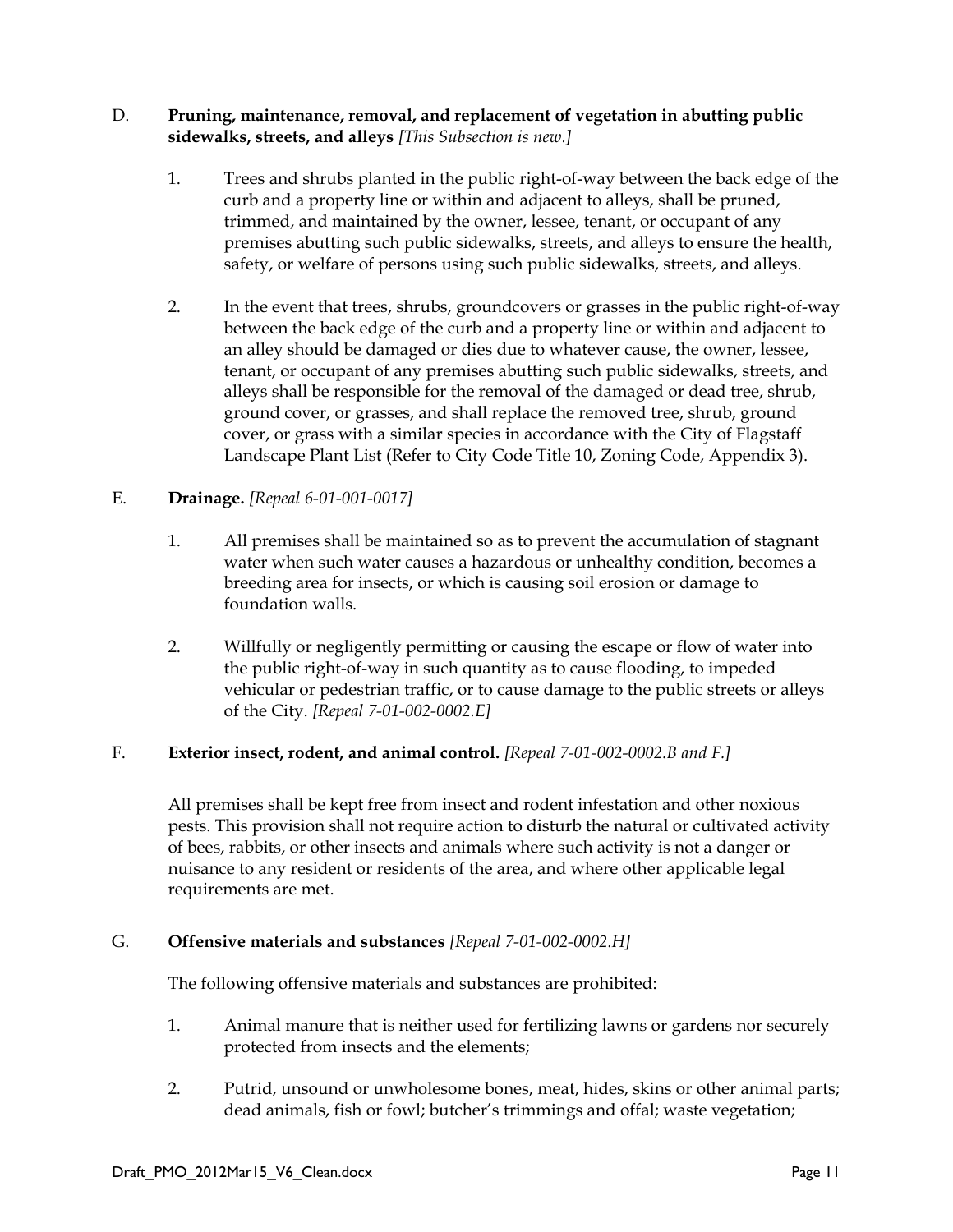liquid waste; animal matter; garbage; human or animal feces, sewage, and other similar offensive substances;

- 3. Noxious exhalations and other airborne irritants, including, but not limited to, smoke, soot, dust, fumes or other gasses, offensive odors, or other annoyances; and
- 4. A privy, vault, cesspool, sump, pit, pool, accumulated water or similar condition that is foul, malodorous, or subject to infestation, pollution, or stagnation;

## H. **Exterior hazard and attractive nuisance.** *[Repeal 7-01-002-0002.I]*

All premises shall be kept free of any condition that constitutes a health hazard, imminent hazard, or attractive nuisance. Such prohibited conditions include, but are not limited to, the following:

- 1. Abandoned refrigerators. All properties shall be kept free of iceboxes, refrigerators, freezers, cabinets, or other similar containers. For such iceboxes, refrigerators, freezers, cabinets, or other similar containers with a capacity of one and one-half (1 1/2) cubic feet or greater that are abandoned, discarded, or no longer used for refrigeration and are in any place accessible to children, the attached doors, hinges, lids, latches, or other locking devices that may not be released from the inside shall be removed.
- 2. Hazardous excavations. All premises shall be kept free of abandoned or unsecured excavations, pits, wells, or other holes, or any excavation that creates a hazard to public safety or an attractive nuisance. An excavation made under permit and secured and maintained in a manner that complies with the applicable permit requirements is not considered a violation of this Section.
- 3. Hazardous pools. Swimming pools, hot tubs, spas, ponds, and architectural pools shall be maintained in a clean and sanitary condition and in good repair, so as not to create a safety hazard, harbor insect infestation, or create a visible deteriorated or blighted appearance. The bottom and sides of the pool, hot tub, spa or pond shall be maintained reasonably free of sediment, dirt, slime, and algae. Any swimming pool, hot tub, spa, pond or other contained body of water that contains water eighteen (18) inches or more in depth at any point and that is wider than four (4) feet at any point and is intended for swimming must be properly secured and maintained so as not to create a hazard to public safety, a health hazard or attractive nuisance, and shall be entirely enclosed by a wall, fence or other barrier that is adequate to prevent access by children in compliance with the Building Code.
- 4. Building materials. Building materials, lumber, scrap metal and other similar materials shall be piled in a clean and orderly condition so as not to create a safety hazard, harbor insect infestation, or create a visible deteriorated or blighted appearance. *[This Subsection is new.]*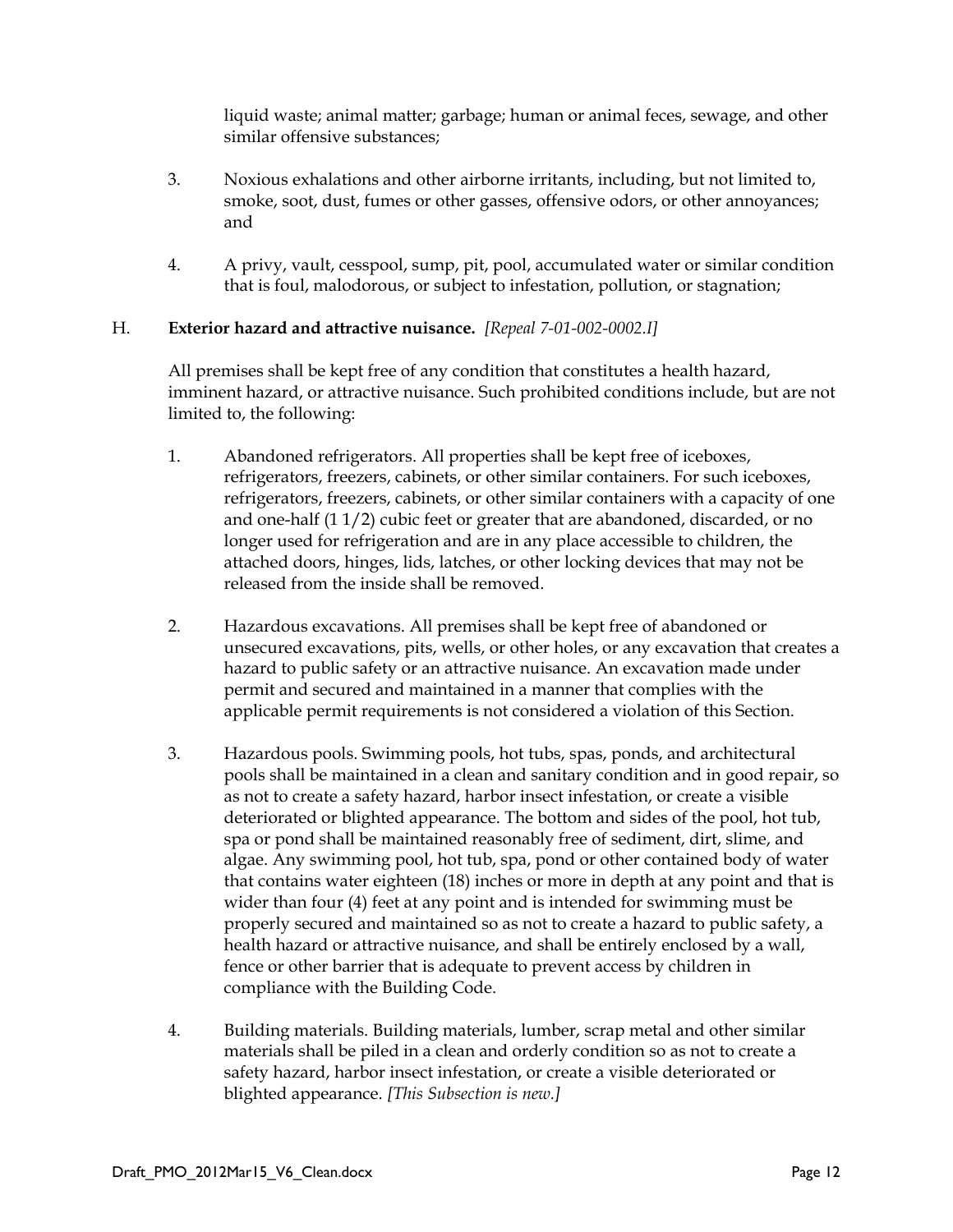## I. **Firewood.**

All firewood shall be stacked in a safe and orderly manner, and stored in compliance with applicable Sections of the Wildland-Urban Interface Code. *[This Subsection is new – cross reference to WUI only.]*

## J. **Displaying vehicles for sale on property** [*Repeal 6-01-001-0021*]

- 1. No vehicle shall be parked for the purpose of sale or lease on improved, vacant, or unimproved private or public property, except where such sale or lease is permitted under the applicable provisions of City Code Title 10, Zoning Code.
- 2. For the purpose of the foregoing Subsection, it may be presumed that any vehicle parked within view of any public right of way while said vehicle is posted with signs reading "For Sale" or any similar or analogous words is being displayed for the purpose of advertising the same for sale.
- 3. This Section shall not apply to any person who causes or permits the parking of a motor vehicle owned by him upon property owned by any person licensed by the State and the City for the purpose of carrying on the business of retail sale of such vehicles.
- 4. This Section shall not be construed to prohibit the incidental parking of any motor vehicle, whether advertised or marked for sale or not, when the primary purpose for parking said vehicle is some purpose other than that of advertising the availability of said vehicle for sale. It shall be presumed that parking a motor vehicle marked or advertised for sale with other motor vehicles marked or advertised for sale, except as provided in Subsection (3) above, is not incidental parking.

## **7-01-002-0003 BUILDINGS AND STRUCTURES CONSTITUTING A DANGER**

The Abatement of Dangerous Buildings Code as adopted by the City of Flagstaff (Refer to City Code Title 4, Building Regulations), and implemented and administered by the Building Official shall apply to all buildings or structures deemed by the Building Official to be a danger to life, limb, health, and morals. *[This Subsection is new – cross reference only.]*

## **7-01-002-0004 ABANDONED AND JUNKED VEHICLES** *[Repeal Chapter 6-07]*

## A. **Permitted storage**

This Section shall not apply to any abandoned, junked, or unregistered vehicle stored on private property if the vehicle is:

- 1. On the premises of a business enterprise operated in a lawful place and manner and licensed and otherwise permitted by the City, and the storage of the vehicle is necessary to the operation of the business enterprise; or
- 2. Substantially complete with inflated tires under the roof area of any building;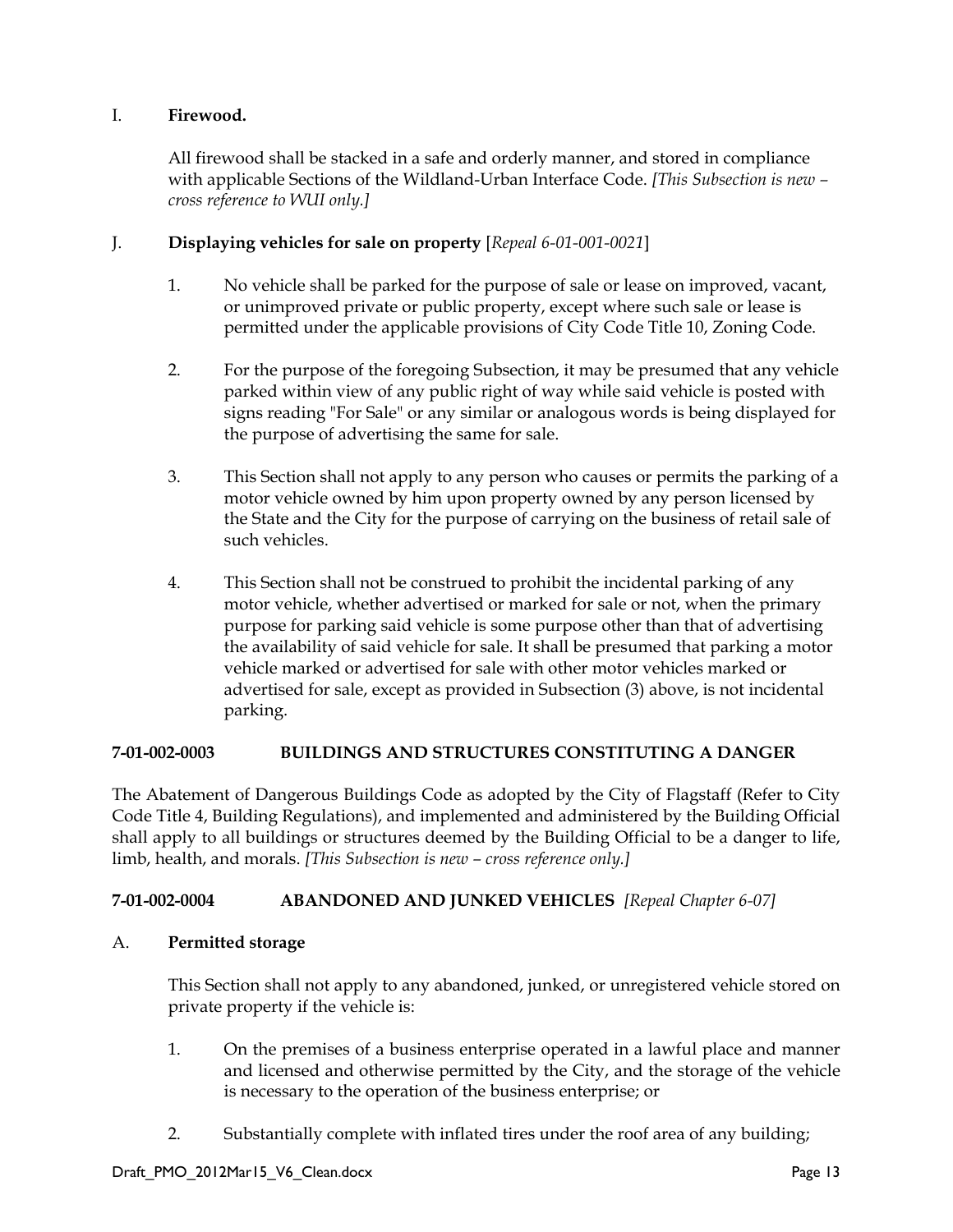- 3. Lawfully enclosed within:
	- a. An enclosed garage or other permanent building lawfully constructed of opaque materials without openings, holes or gaps other than doors and windows;
	- b. A carport, and an opaque car cover designed for that purpose (and not including tarpaulins, bed sheets, plastic sheeting, or similar materials) completely covers the body of the vehicle; or
	- c. Any fence, wall or barrier, not less than six (6) feet in height, constructed of opaque materials without openings, holes or gaps inclusive of gates or doors to completely enclose the vehicle, and equipped with self-latching gates or doors. Such fence, wall or barrier must comply with Section 7-01- 002-0001.D (Fences, Screen Walls, and Retaining Walls)).
- 4. Undergoing repair, titled to the owner or resident of the property, provided that the repair is complete within fourteen (14) days after the repair was begun, provided that not more than three (3) such fourteen (14) day repairs will be permitted in any twelve (12) month period. Not more than two (2) ongoing restoration projects or inoperable or unregistered vehicles in a backyard area, screened by a substantially opaque fence at a minimum height of six (6) feet or the height of the vehicles, whichever is more, provided that any fence constructed or modified pursuant to this Subsection must meet any and all other requirements of the city code;
- 5. An operable off-road vehicle under the roof area of any building, or in a backyard area, screened by a substantially opaque fence at a minimum height of five (6) feet or the height of the vehicles, whichever is more, provided that any fence constructed or modified pursuant to this Subsection shall comply with Division 10-50.50 (Fences and Screening) of the Flagstaff Zoning Code.
- 6. The unsheltered storage, parking, standing or placement of an abandoned or junked motor vehicle for a period of fifteen (15) days or more on any private property except where permitted by Title 10 of the City Code, Zoning Code, is hereby declared to be a nuisance and dangerous to the public safety.

## B. **Prohibited storage**

- 1. No person owning or having custody of any junked or abandoned vehicle may store such vehicle on private property, or on any sidewalks, streets, public easements, or alleys, within the City, except as otherwise permitted under this Section;
- 2. No person owning, occupying or in control of any private property within the city may store any junked or abandoned vehicle on the owned or occupied property, or on any abutting sidewalks, streets or alleys, except as otherwise permitted under this Section.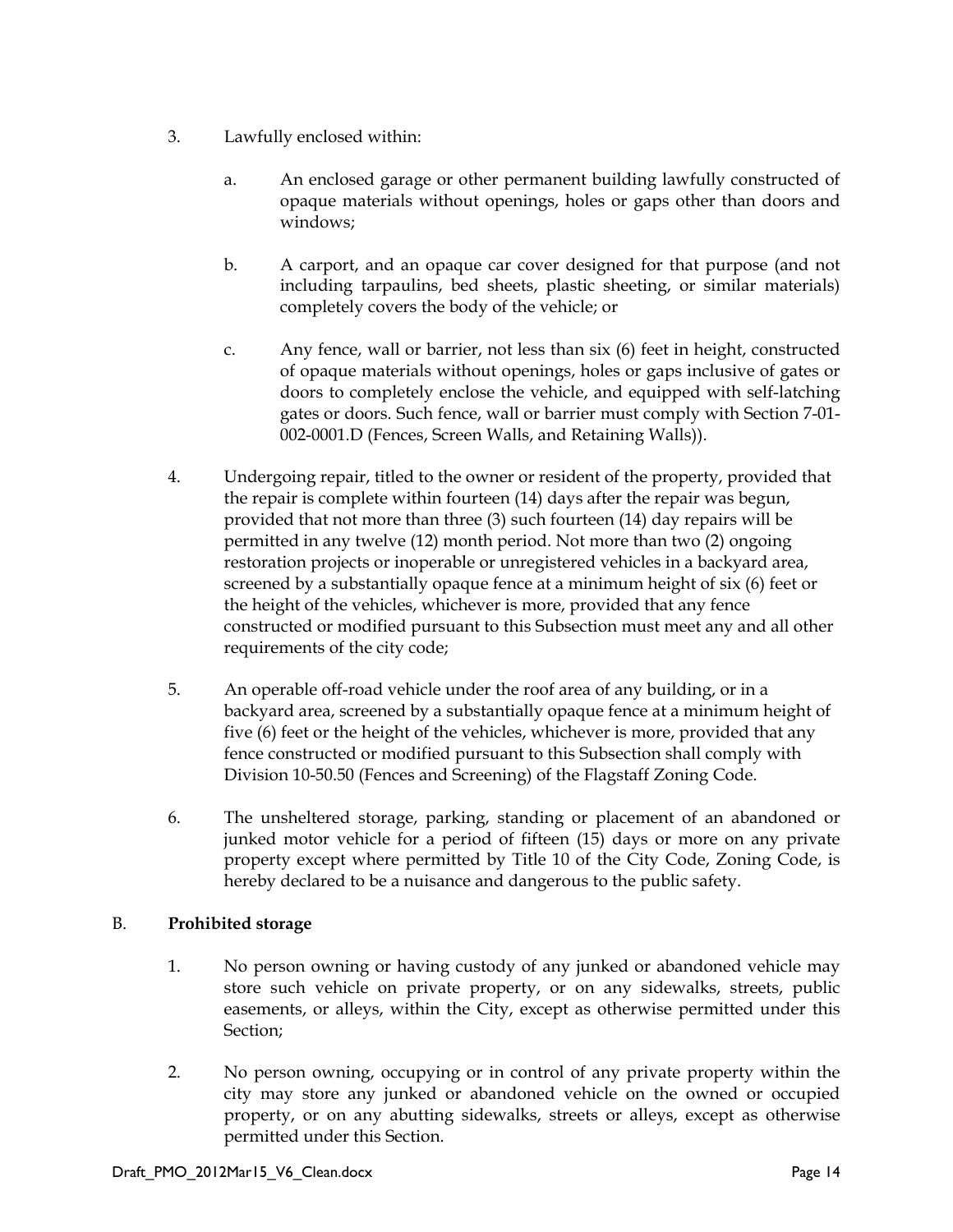3. No vehicle shall be used for the storage of goods, products and materials.

## **7-01-002-0005 GRAFFITI PROHIBITED** *[This Section is new.]*

## A. **Intent.**

1. The intent of this Section is to prohibit graffiti from walls, structures, or surfaces on public and private property in order to reduce blight and deterioration within the City, and to protect the public health and safety.

## B. **Graffiti prohibited.**

An owner shall ensure that all sidewalks, walls, buildings, fences, signs, and other structures or surfaces except the ground shall be kept free from graffiti.

## **DIVISION 7-01-003 ADMINISTRATION AND ENFORCEMENT**

## **7-01-003-0001 Violations**

- A. It shall be unlawful for any person to cause, permit, facilitate, and/or abet any violation of this Chapter or who fails to perform any act or duty required pursuant to this Chapter The owner and occupant of property in violation of this Chapter may be individually and jointly responsible for the violation, the prescribed civil or criminal sanctions, and for abating the violation.
- B. Each day any violation of any provision of this Chapter or the failure to perform any act or duty required by this Chapter continues shall constitute a separate offense.

## **7-01-003-0002 Enforcement Authority**

*[It is unknown at this time if the PMO will be enforced through Community Development, Public Works, a combination of both Divisions, or some other organizational arrangement.]*

- A. The [Insert Division] Director shall have the power and responsibility to conduct inspections and enforce this Chapter. The [Insert Division] Director is hereby authorized to commence an enforcement action in compliance with this Chapter by issuing a citation for civil sanctions in the Flagstaff Municipal Court in compliance with City Code Title 1, Administration, Chapter 1-15, Municipal Court, Section 1-15-001-0011, Civil Enforcement Procedures. The [Insert Division] Director may also seek the issuance of a complaint by the Chief Prosecutor of the City of Flagstaff for criminal prosecution of habitual offenders as defined in this Division.
- B. The authority of the [Insert Division] Director to enforce provisions of this Chapter is independent of and in addition to the authority of other City officials to enforce the provisions of any other Chapter of the Flagstaff Municipal Code.
- C. Nothing in this Section shall preclude City employees from seeking voluntary compliance with the provisions of this Chapter or from enforcing this Chapter through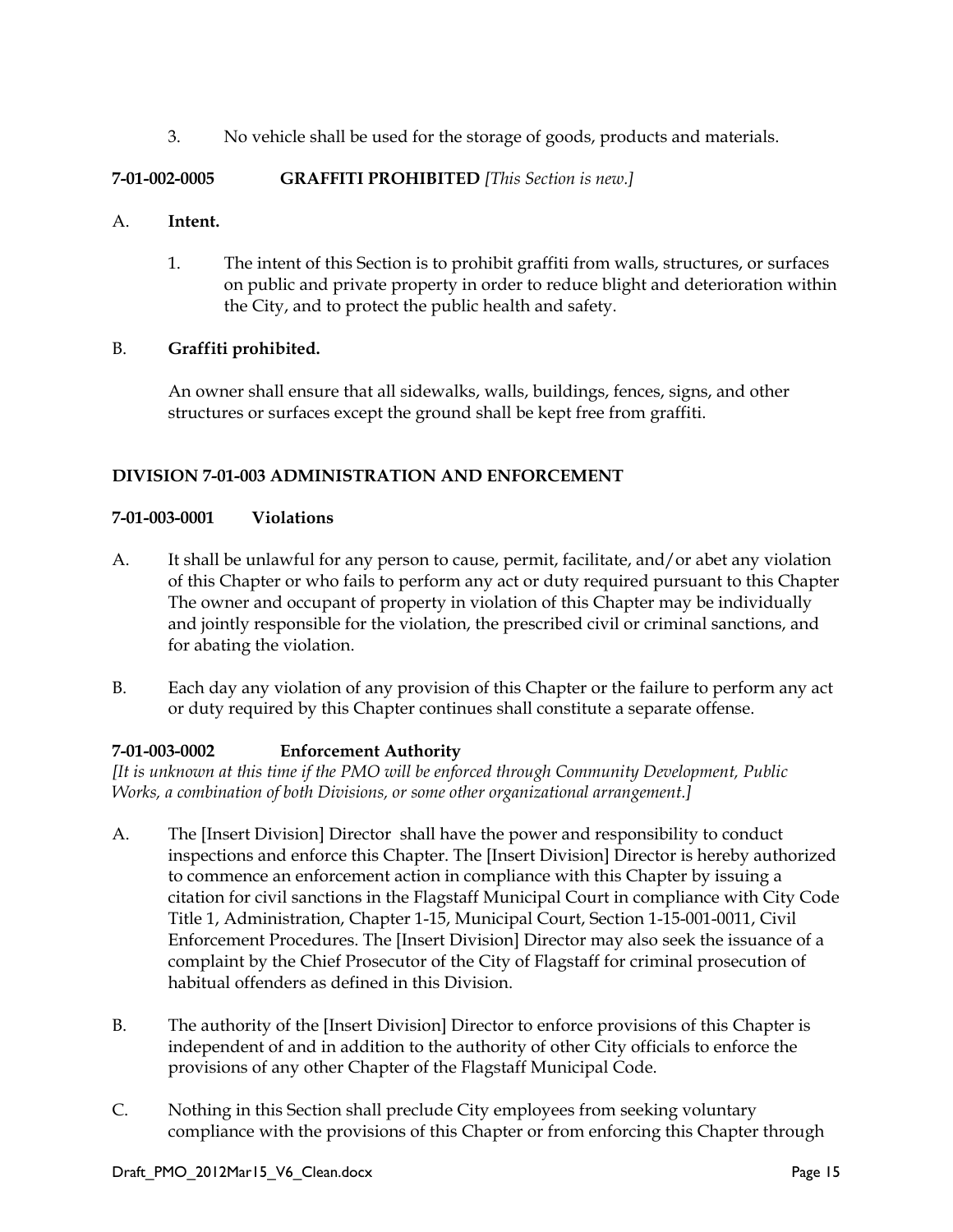verbal or written warnings, or other informal devices to achieve compliance in the most efficient and effective manner.

## **7-01-003-0003 Remedies Not Exclusive**

Violations of this Chapter are in addition to any other violation established by law, and this Chapter shall not be interpreted as limiting the penalties, actions or abatement procedures which may be taken the City or other entities under other laws, ordinances or rules.

## **7-01-003-0004 Interference with Enforcement Personnel**

No person shall, by threat or use of violence or physical force, or by threatening to do or doing any other act that can be reasonably anticipated to cause physical harm to any person including the perpetrator, intentionally obstruct, impede, or interfere with any officer, employee, contractor or authorized representative of the City who is lawfully and constitutionally engaged in the enforcement or execution of the provisions of this Chapter.

## **7-01-003-0005 Inspection**

An inspector may expand the scope of any investigation beyond the original complaint to include other violations noted during inspection of the subject property. All inspections shall be conducted in compliance with the constitutions of the United States and the State of Arizona.

## **7-01-003-0006 Cooperation of Other Departments**

Upon request of the [Insert Division] Director, the Police Department, or any other Division of the City, has authority to assist and cooperate with the Director in the performance of their duties under this Chapter. The cooperation may include assistance in enforcement or abatement actions, including removal of persons from structures to be demolished pursuant to this Chapter.

#### **7-01-003-0007 Civil Enforcement; Penalties**

- A. Any occupant or owner that allows, permits, facilitates, suffers, aids or abets any violation of any provision of this Chapter or fails to perform any act or duty required by this Chapter shall be responsible for a civil violation unless otherwise specified.
- B. Any occupant or owner who is found responsible for a civil violation of this Chapter, whether by admission, default or after a hearing, shall pay a civil sanction of not less than one hundred fifty dollars (\$150.00) or more than one thousand five hundred dollars (\$1500.00). A second finding of responsibility within thirty-six (36) months of the commission of a prior violation of this Chapter shall result in a civil sanction of not less than two hundred fifty dollars (\$250.00) or more than two thousand five hundred dollars (\$2500.00). A third finding of responsibility within thirty-six (36) months of the commission of a prior violation of this Chapter shall result in a civil sanction of not less than five hundred dollars (\$500.00) or more than two thousand five hundred dollars (\$2500.00).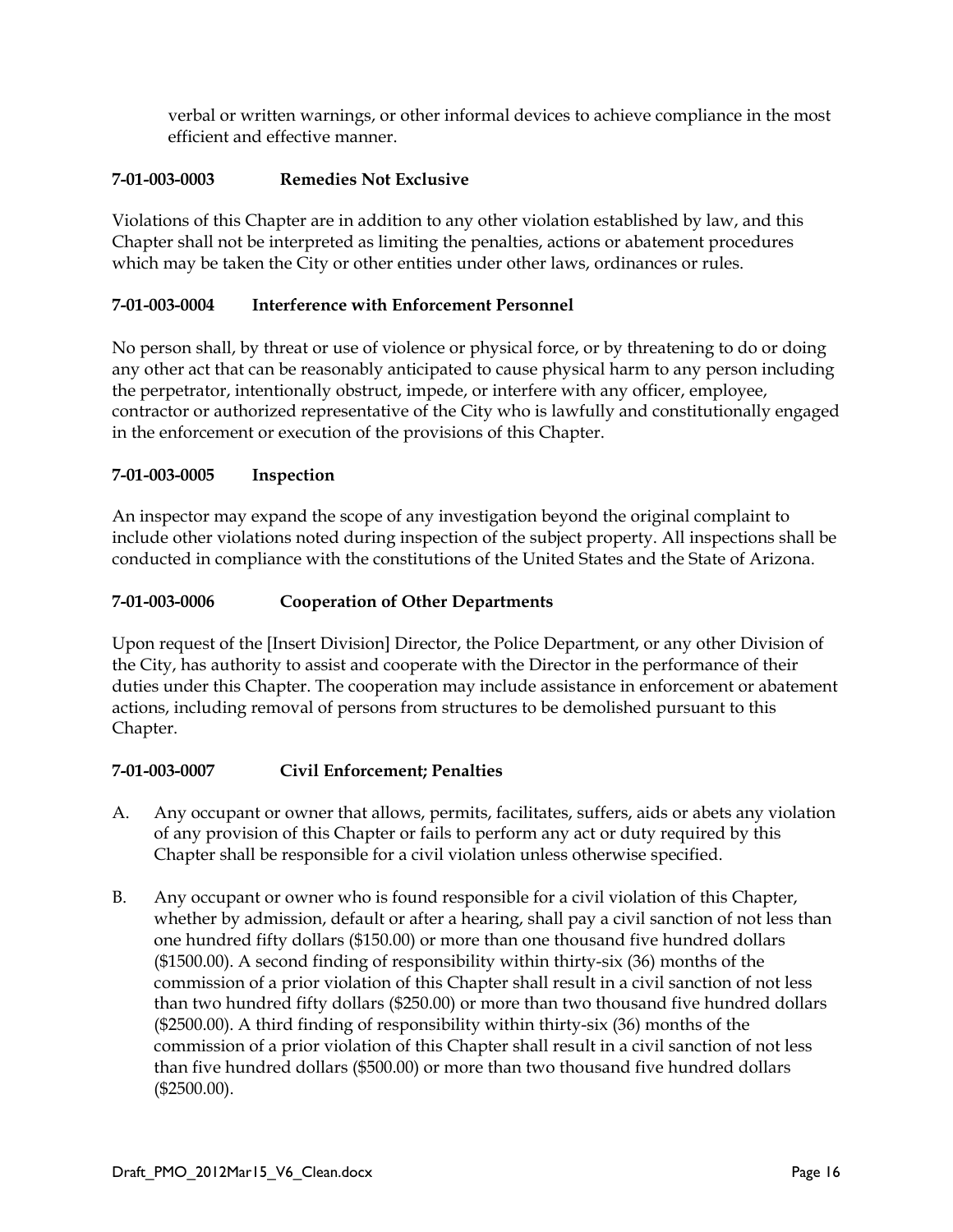- C. The thirty-six month provision of paragraph (A.) of this Subsection shall be calculated by the dates the violations were committed. The occupant or owner shall receive the enhanced sanction upon a finding of responsibility for any violation of this Chapter that was committed within thirty-six (36) months of the commission of another violation for which the occupant or owner was convicted or otherwise found responsible, irrespective of the order in which the violations occurred or whether the prior violation was civil or criminal.
- D. In addition to any monetary civil sanction imposed on an owner, the court shall order the owner to abate the infraction within a specified time period following the hearing, unless it has already been abated by the date of the hearing. Additionally, the court may order that, in the event the owner fails to abate the infraction within the allotted time, the City may abate the infraction and charge the owner for the actual cost of abatement, along with the actual costs of any additional inspections and other incidental connected costs, and any associated legal costs for abatement. Such costs shall be assessed on the property from which the infraction was abated.
- E. The City, in its sole discretion, may record a notice of civil sanction and abatement order with the Coconino County Recorder and thereby cause compliance by any person(s) or entity thereafter acquiring such property. When the property is brought into compliance by the owner, a satisfaction of notice of civil sanction and abatement order shall be filed at the request and expense of the owner. It is the property owner's responsibility to secure the satisfaction of notice of civil sanction and abatement order from the City. A civil sanction and abatement order shall run with the land, and shall be due and payable in accordance with Arizona Revised Statutes § 9-499(E). Civil sanctions and abatement orders that are past due shall accrue interest at the rate prescribed by A.R.S. § 44-1201.
- F. Every civil action or proceeding in compliance with this Chapter shall be commenced and prosecuted in compliance with City Code Title 1, Administration, Chapter 1-15, Municipal Court, Section 1-15-001-0011, Civil Enforcement Procedures.

## **7-01-003-0008 Criminal Enforcement; Penalties**

- A. Any person found responsible by the Flagstaff Municipal Court for three or more civil violations of this Chapter within a 24-month period, whether by admission, by payment of the fine, by default, or by judgment after hearing shall be determined to be a habitual offender. For purposes of calculating the 24-month period in compliance with this paragraph, the dates of the offenses are the determining factor.
- B. A habitual offender who subsequently violates this Chapter shall be guilty of a class one misdemeanor.
- C. Every criminal action or proceeding in compliance with this Chapter shall be commenced and prosecuted in compliance with the laws of the State of Arizona relating to misdemeanors and the Arizona Rules of Criminal Procedure.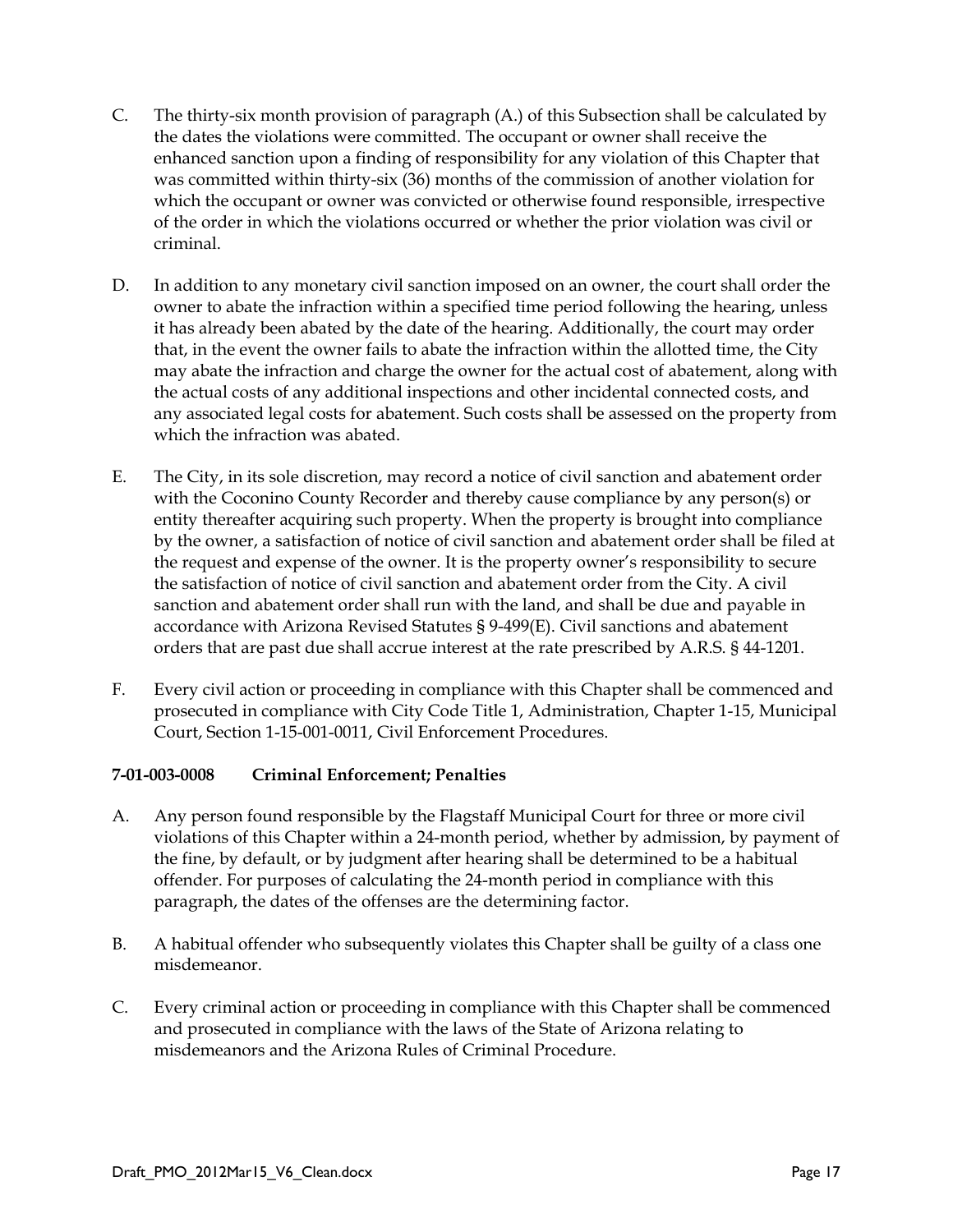## **7-01-003-0009 Emergency Abatement**

- A. If a situation presents an imminent hazard to life or public safety, the City may issue an order directing the owner, occupant and/or designated agent to take such action as is appropriate to correct or abate the emergency. In addition, the City may act to correct or abate the emergency.
- B. The City may recover the costs incurred in abating an imminent hazard the property owner may appeal the City's emergency abatement action under this Section or the City's statement of costs for an emergency abatement in the same manner as provided in Section 4-5.

## **Draft History:**

- V1 Developed December 13, 2011: Starting point for further staff review
- V2 Created December 22, 2011: Includes more code from IPMC, Tucson and Phoenix
- V3 Created December 27, 2011: Refined based on a review of Flagstaff's needs presented for discussion/review to PMO Staff Team on December 28, 2011
- V4 Updated December 29, 2011 to January 6, 2012: Includes various existing City Code text and comments from staff based on December 28, 2011 staff meeting and follow-up meetings
- V5 Updated February 2012 to March 9, 2012: Includes comments from staff based on V4 draft
- V6 Updated March 9, 2012 from comments from staff at March 8th and March 13th staff meetings
- V6\_Clean March 15, 2012: Final staff administrative draft for PMO Review Group.

#### **Notes regarding FINAL City Code format:**

#### **CHAPTER 7-01 PROPERTY MAINTENANCE**

## **Section 7-01-002-0003 Exterior Premises and Vacant Land**

- A. Accumulation of vegetation prohibited
	- 1. lstje tkdgl dft kdfjgkg
		- a. er jlkdfg ih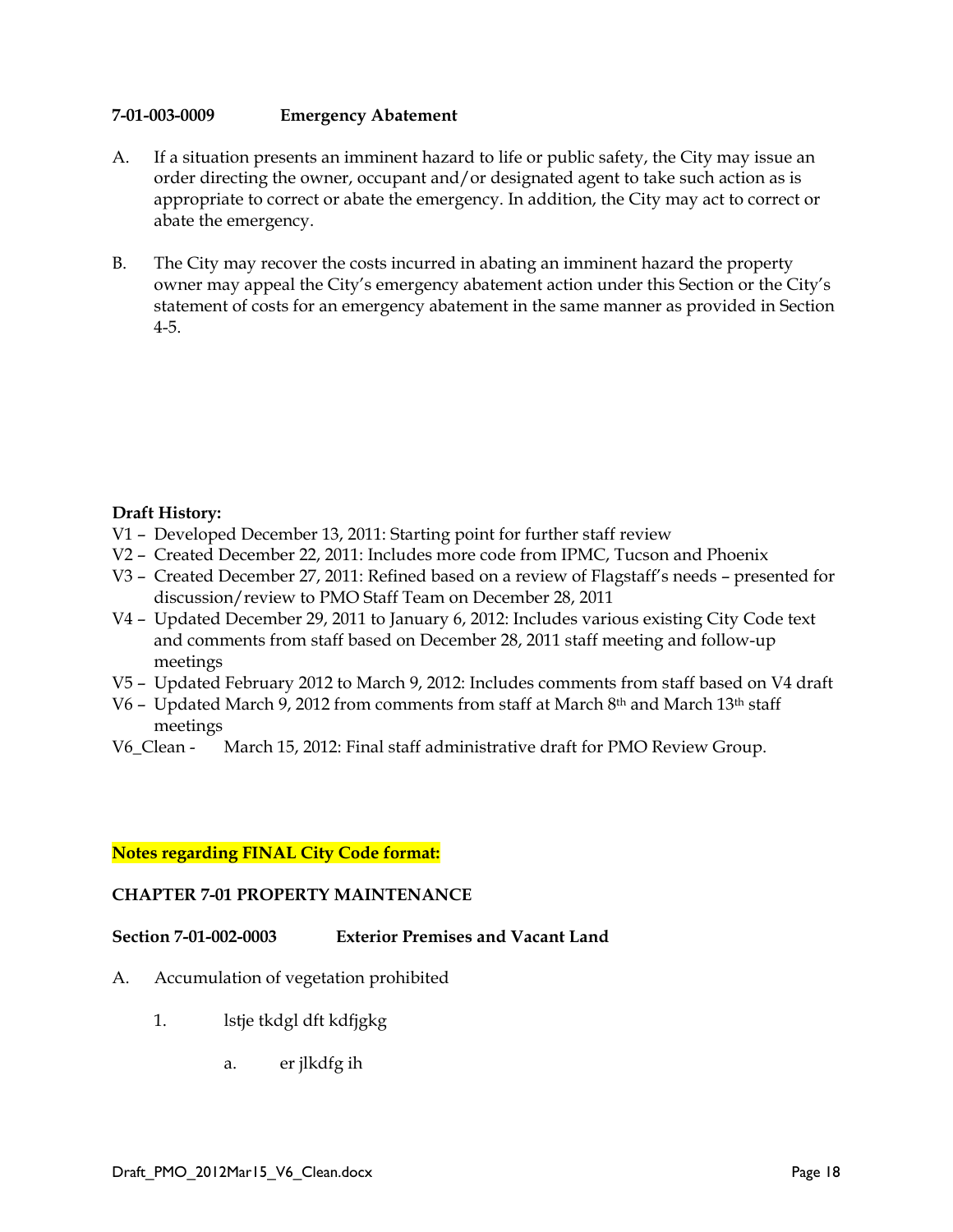# **PMO: Analysis of Property Maintenance Ordinance V6 Table of Contents**

March 1, 2012 Updated: March 15, 2012

This document analyzes the Table of Contents of V6 of the Draft PMO to show what sections are new and which have been brought forward and/or expanded from existing City Code provisions, in which case they will be repealed from the existing City Code when the PMO is adopted. Note that some sections have been added to cross-reference to existing City Code sections to ensure ease of use.

## **CHAPTER 7-01 PROPERTY MAINTENANCE This chapter was formerly 7-01 Health**

# **and Sanitation (Repealed November, 2010) and currently unused**

## **DIVISION 7-01-001 GENERAL PROVISIONS NEW – these are essential components**

| 7-01-001-0001 | Title                         |
|---------------|-------------------------------|
| 7-01-001-0002 | Purpose                       |
| 7-01-001-0003 | Applicability                 |
| 7-01-001-0004 | Permit Required               |
| 7-01-001-0005 | <b>Conflict of Ordinances</b> |
| 7-01-001-0006 | Severability                  |
| 7-01-001-0007 | Definitions                   |

**of a new ordinance/City Code chapter**

7-01-001-0007 Definitions **Most come from ARS and existing City Code definitions** 

## **DIVISION 7-01-002 MAINTENANCE STANDARDS**

7-01-002-0001 Building and Structure Exteriors **Most of this section is NEW to the PMO** 

- A. Exterior surfaces **Repeal Chapter 6-04**
	- 1. Weather protection
	- 2. Protective treatment
	- 3. Boarded window or door openings
	- B. Foundations, walls, roofs, and chimneys
	- C. Doors, windows, and skylights
	- D. Fences, screen walls, and retaining walls
	- F. Exterior stair, railings, balconies, porches, and decks
	- G. Address display **Cross-references to existing Fire Code**

## **standards**

## 7-01-002-0002 Exterior Premises and Vacant Land **Most of this Section from City Code**

- A. Accumulation of vegetation prohibited **Repeal Chapter 8-04**
- B. Litter **Repeal 6-06-001-0001 (portion),** 
	- **-0002, -0003, -0004, and -0005**
- C. Maintenance of ground covers and grasses abutting public sidewalks, streets, and alleys **New**
- D. Pruning, maintenance, removal, and replacement of vegetation in abutting public sidewalks, streets, and alleys **New**
- E. Drainage **Repeal 6-01-001-0017 and 7-01-02-0002.E**